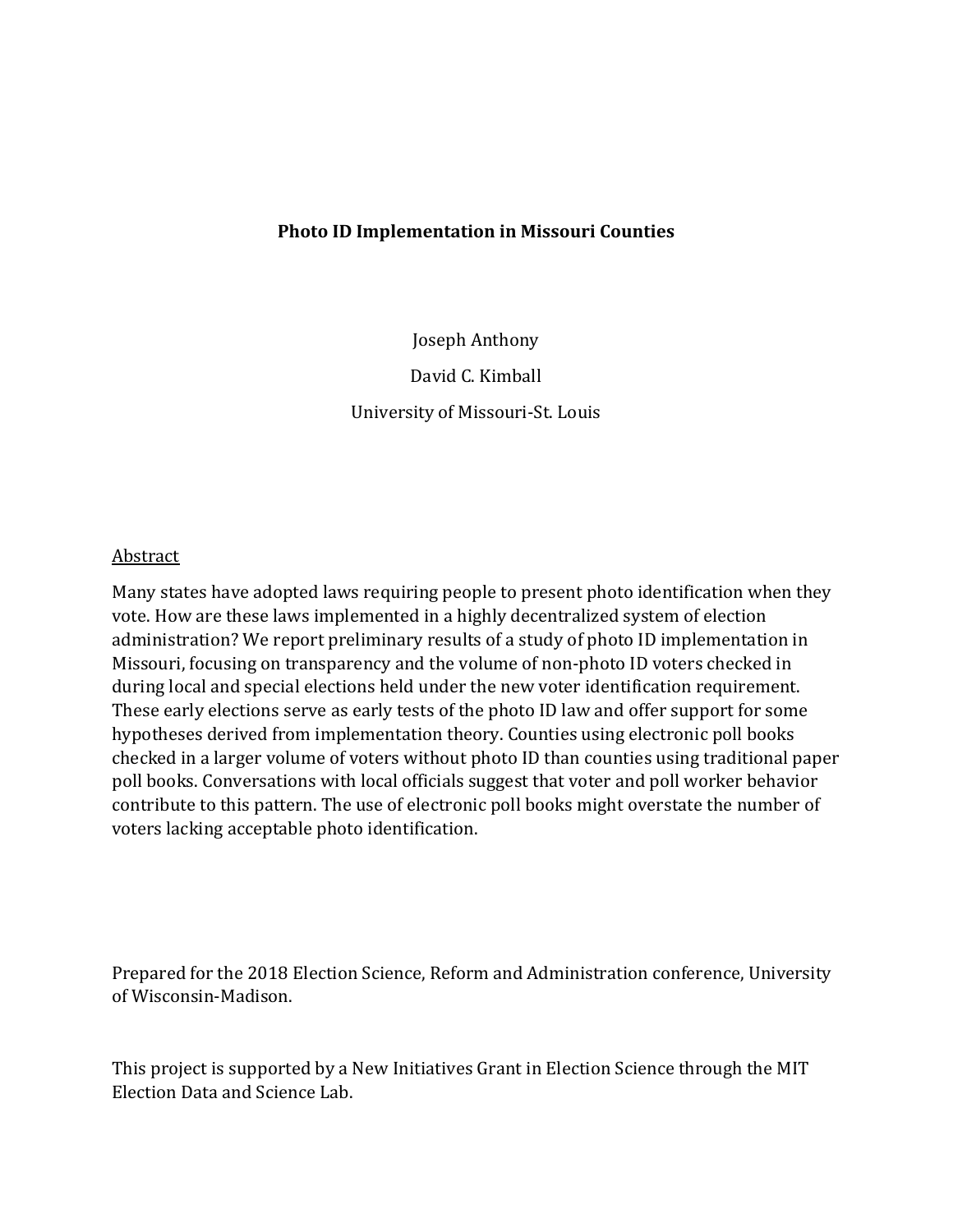This study is a preliminary examination of the implementation of a new photo identification (ID) requirement for voters in Missouri. Over the past year, the photo ID law has been enforced in almost 200 municipal and special elections administered by local jurisdictions around the state. We observe two types of local variation in implementation: (1) whether to share information about the voters who are checked in without a valid photo ID; and (2) the frequency of non-photo voters casting ballots in local elections. We observe higher rates of non-photo voters in local jurisdictions using electronic poll books. The learned behavior of some poll workers and voters suggest that the numbers reported by local jurisdictions may overstate the number of voters lacking photo identification in counties using electronic poll books.

## **Background**

Proposals to require more rigorous forms of voter identification have ignited contentious policy debates in the United States. Many states have passed new laws that require people to show photo identification in order to vote, particularly in ethnically diverse states with GOP control of state government (Hale and McNeal 2010; Rocha and Matsubayashi 2014; Bentele and O'Brien 2013; Biggers and Hanmer 2017). In state legislatures, support for new voting restrictions tends to divide neatly along partisan lines, with support coming almost exclusively from Republican lawmakers (Hicks et al. 2014; McKee 2015). Furthermore, photo ID laws have been the subject of extensive litigation in many states (Hasen 2012; Pitts 2015). Missouri shares these characteristics and the state has played an outsized role in the development of voter ID policies in the United States.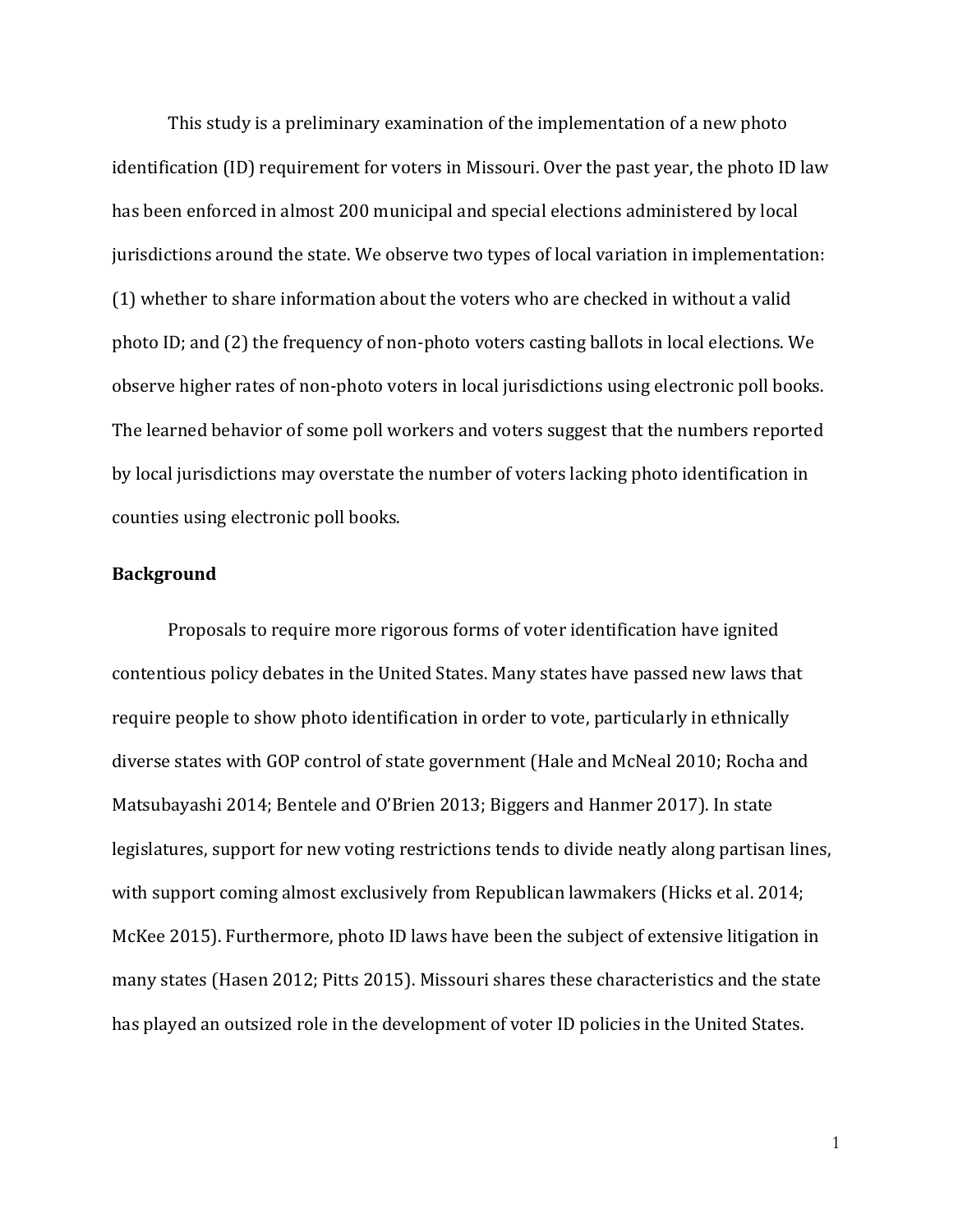A strict voter ID requirement has been a Republican policy priority in Missouri since the 2000 presidential election. Missouri adopted a voter ID requirement as part of an election reform package in 2002. Because of partisan disagreements over voter ID proposals (Republicans wanted a stricter ID requirement than Democrats), the compromise passed in 2002 allowed several non-photo forms of identification, such as a voter registration card or utility bill (Kropf 2005: 166). Voters without acceptable identification could only cast a ballot if two supervising poll workers (one from each major party) vouched for the voter. This voter identification requirement remained in place until the photo ID law took effect in 2017. Meanwhile, U.S Senator Kit Bond (R-MO) was one of the leading GOP legislators involved in the passage of the Help America Vote Act of 2002 (HAVA). As a member of the Senate-House conference committee Sen. Bond inserted a photo ID requirement for new voters who registered by mail into HAVA (Minnite 2010: 95; Hasen 2012: 47).

The legislative skirmishes in 2002 were just the beginning. In 2006 Republican Governor Matt Blunt and a GOP-majority General Assembly passed a new law requiring voters to show a non-expired photo ID. The 2006 law was overturned by the Missouri Supreme Court (*Weinschenk v. Missouri*, 2006) on the grounds that it violated Missouri's equal protection clause and the constitutional right to vote. The Missouri Constitution includes an explicit guarantee of the right to vote: "no power, civil or military, shall at any time interfere to prevent the free exercise of the right of suffrage" (Article I, section 25). As it happens, a majority of the judges on the Missouri Supreme Court in 2006 were appointed by Democratic governors.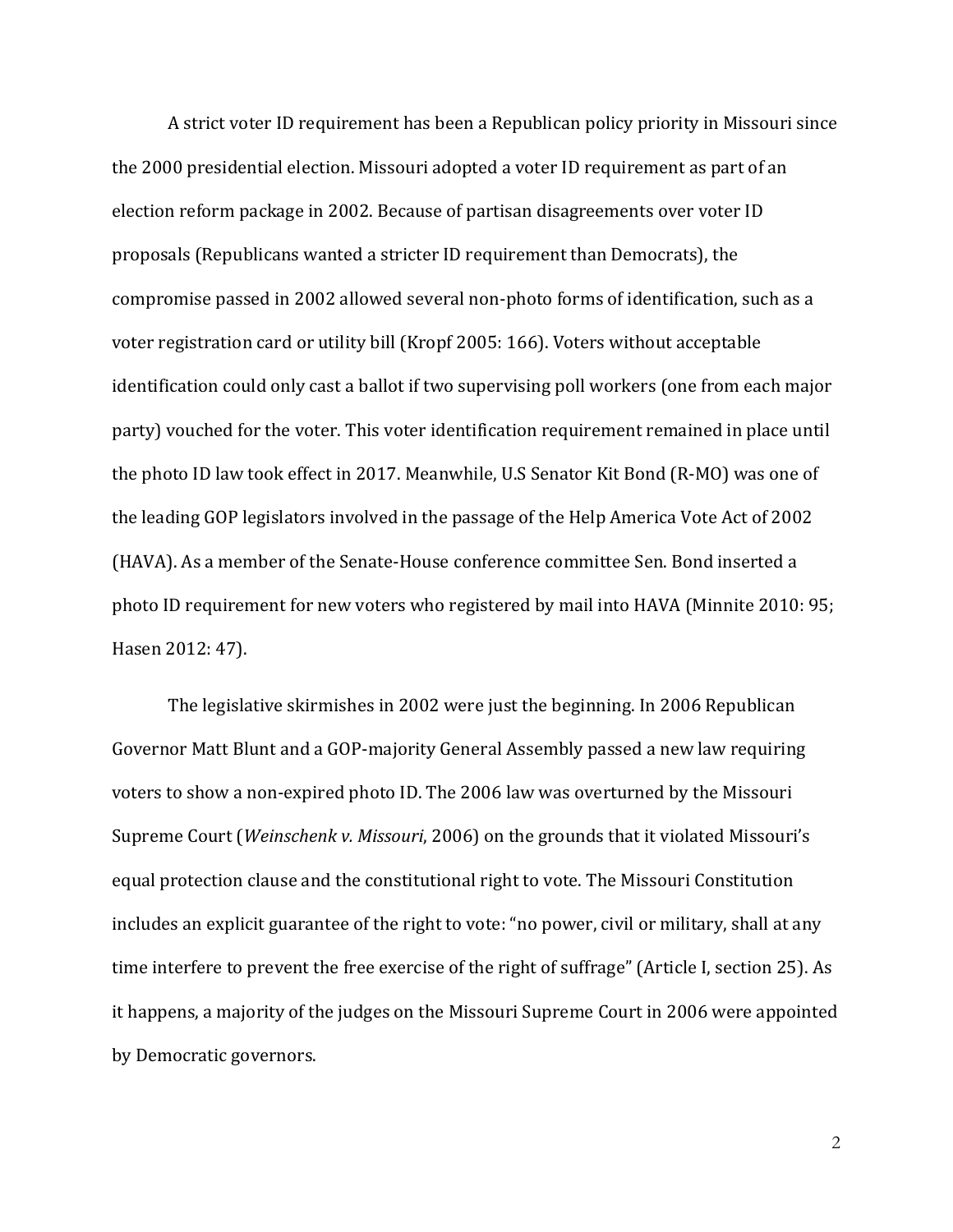Since 2006 the Republican majority in the state legislature has attempted to pass strict photo ID legislation on many occasions but those bills failed to pass both chambers or were vetoed by Democratic Governor Jay Nixon. In 2016 the GOP legislative majority succeeded by placing on the November ballot a constitutional amendment allowing for a photo ID requirement for "a person seeking to vote in person" (Amendment 6). The joint resolution placing the proposed amendment on the ballot did not need to be signed by the governor. Amendment 6 passed with the support of 63% of Missouri voters.

**Figure 1. Support for Photo ID Amendment by Trump Support in Missouri 2016 Election**



Figure 1 plots voter support for the photo ID amendment by Donald Trump's share of the two-party presidential vote in Missouri local jurisdictions (the data symbols are sized in proportion to the number of votes cast in each jurisdiction). As the graph shows,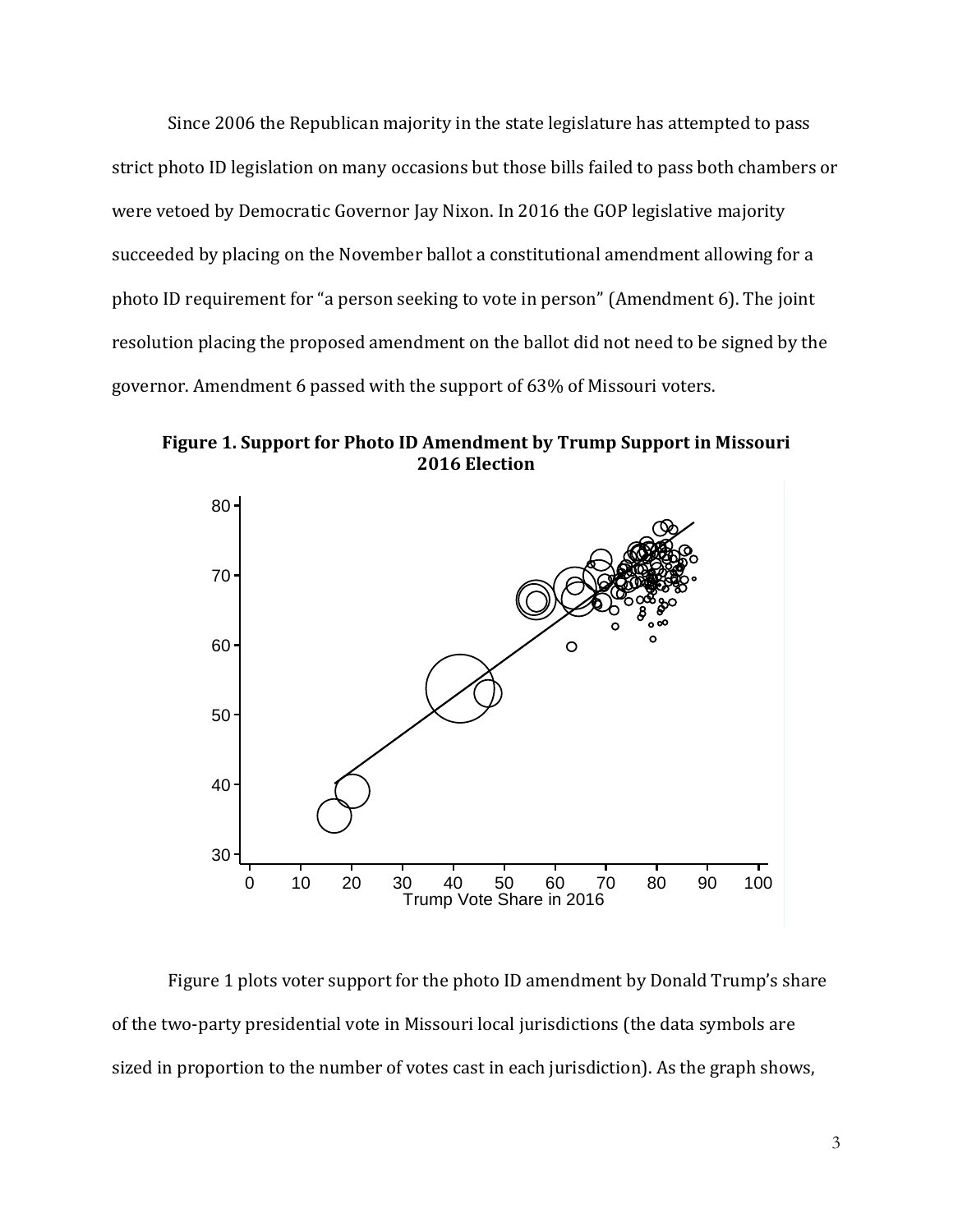there was a strong partisan component to the vote on Amendment 6 (the correlation between support for Trump and the photo ID amendment is .95). The photo ID amendment received a majority Yes vote in all local jurisdictions except Kansas City and St. Louis City. The No votes tended to concentrate in the more populous urban jurisdictions. In 2016 the General Assembly also passed legislation (HB 1631) laying out procedures for the new photo ID requirement, overriding Gov. Nixon's veto. As a result, the new photo ID requirement went into effect on June 1, 2017. Civil rights groups filed suit in state court to block implementation of the law, but the suit was dismissed in January of 2018.

Missouri has adopted a non-strict photo ID requirement. The identification requirement applies to in-person voters, but not to people who vote absentee by mail. The enabling legislation creates three paths to casting a ballot for registered in-person voters, depending on the type of identification they provide: (1) those who provide a valid photo ID vote a regular ballot (regular voters); (2) those who provide a valid non-photo ID and sign a statement attesting to their lack of a photo ID also vote a regular ballot (affidavit or "statement" voters, using the vernacular of the enabling legislation); and (3) those without any acceptable identification cast a provisional ballot (provisional voters). The provisional voters will have their ballots counted if they return to the polling place later on Election Day with a valid photo ID or if their signature at the polling place matches their signature in the voter registration file. The legislation also tasks the Secretary of State's office with voters without a photo ID obtain a Missouri non-driver license for free (including paying the cost of securing underlying documents, like a birth certificate, that are needed to procure a state photo ID). Finally, the Department of Revenue is supposed to provide an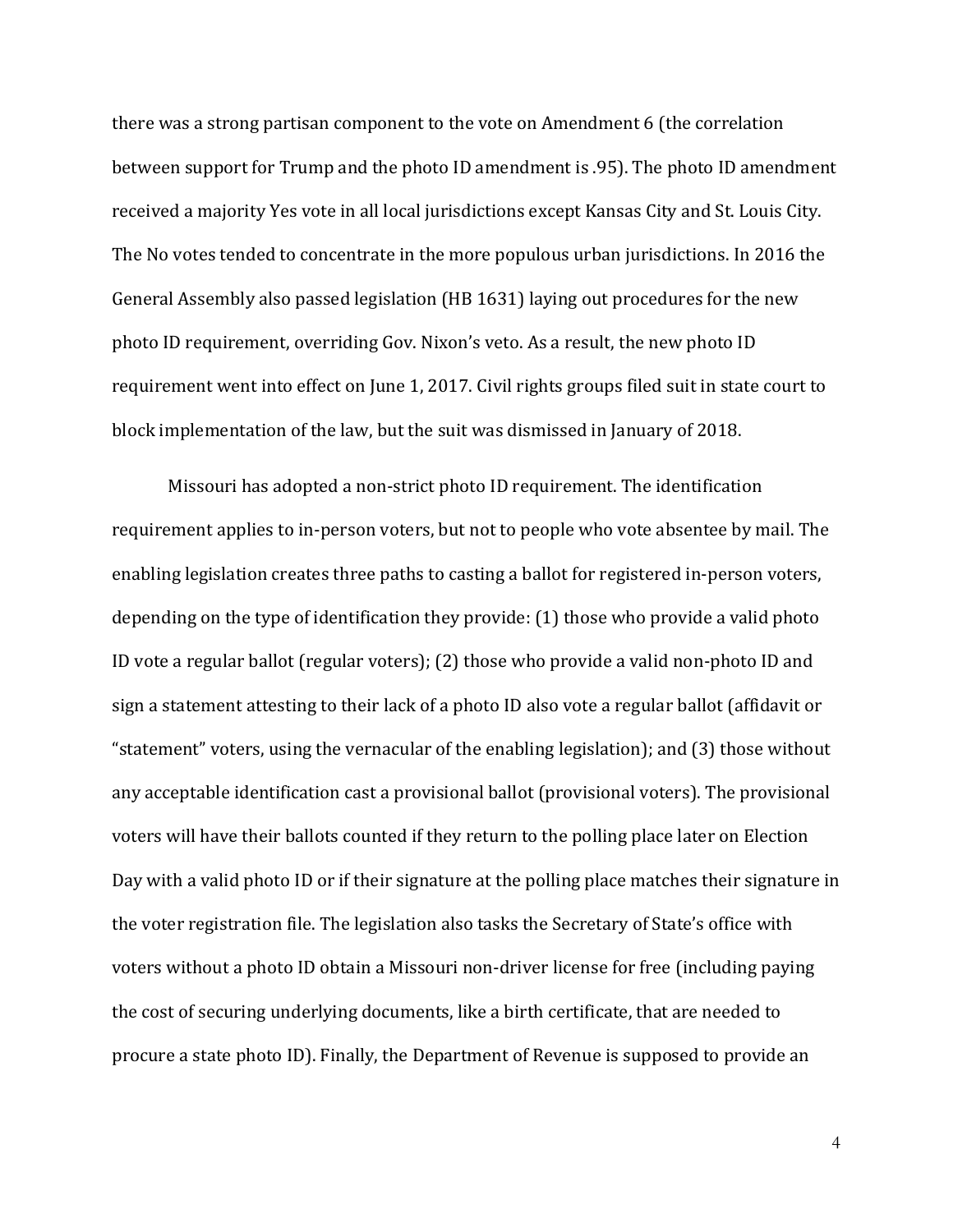annual report to the General Assembly on the cost to the state of providing these free documents to voters.

Decentralization is a defining feature of election administration in the United States, and Missouri elections are highly decentralized. Missouri has 116 local jurisdictions, more than most states. Elections are managed by bipartisan boards and directors appointed by the governor in four large urban jurisdictions (Jackson County, Kansas City, St. Louis City, and St. Louis County). In the remaining jurisdictions local officials are county clerks chosen in partisan elections, and roughly two-thirds of the county clerks in Missouri are Republicans. Some states have uniform technology and processes for many election functions, while other states have a lot of local variation in election administration (GAO 2007; Hale, Montjoy and Brown 2015). Missouri is positioned toward the local variation end of the spectrum, as local election officials have considerable discretion. For example, local jurisdictions in Missouri select and purchase their own voting equipment and design and print their own ballots. More importantly for the purposes of enforcing voter identification requirements, there is variation in polling place technology across the state. In the 2016 election 64 Missouri jurisdictions deployed electronic poll books to check in voters, while the remaining 52 jurisdictions used paper poll books (EAC 2017). In Missouri there is also tremendous variation in jurisdiction size. A handful of metropolitan jurisdictions each serve over 100,000 voters in a general election while a majority of Missouri counties serve less than 10,000 voters in an election. The vast disparities in jurisdiction size likely mean different needs and priorities in election administration (Alvarez and Hall 2005; Kimball and Baybeck 2013).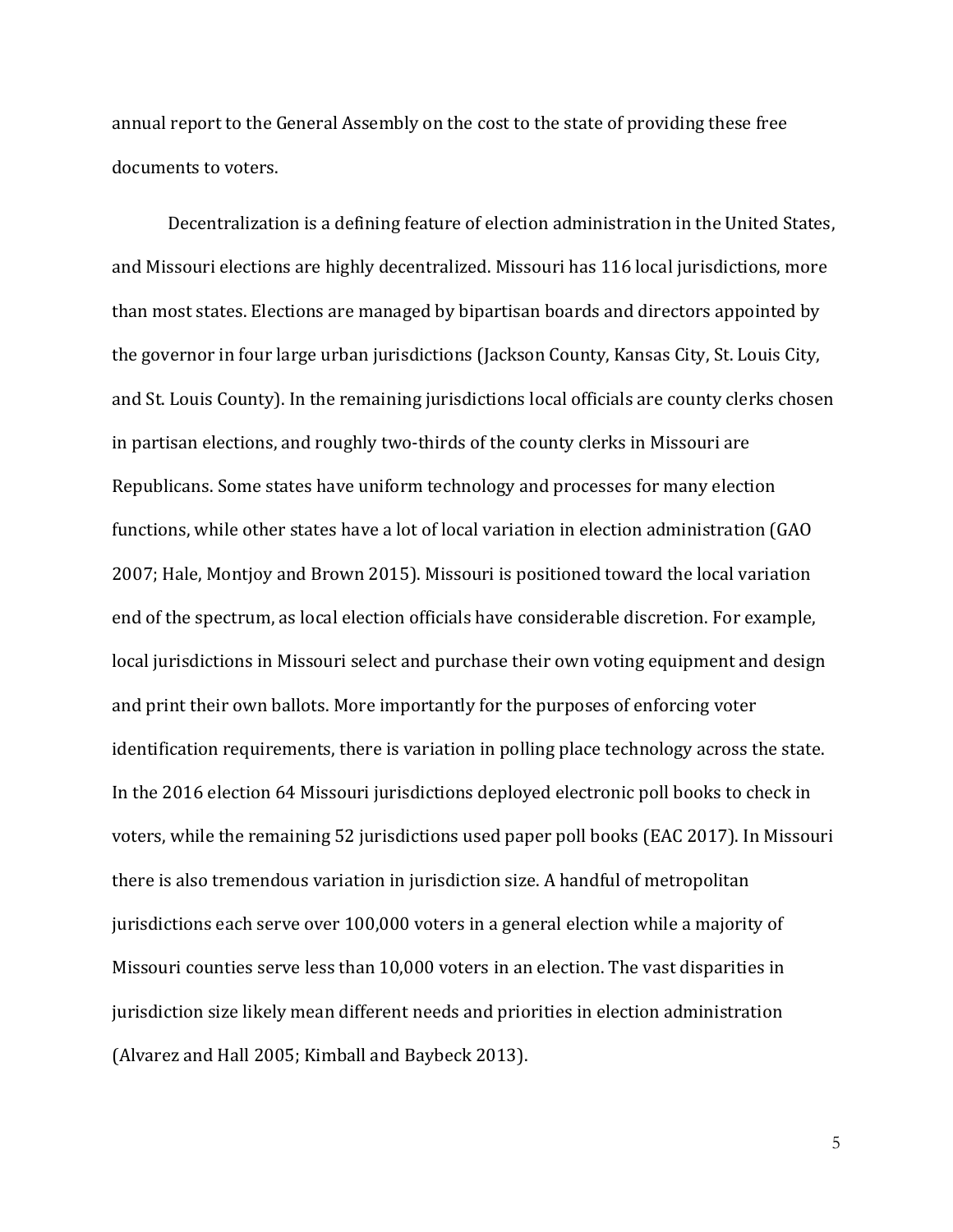#### **Explaining Photo ID Implementation in Missouri**

In this section we use policy implementation theory to develop hypotheses about the roll out of the photo ID requirement in Missouri. There is a well-developed framework in public administration for understanding policy implementation that considers the law, relationships between officials at different levels of government, and characteristics of local officials and the jurisdictions they serve. In applying these ideas, we consider the state and local election officials in Missouri and their response to the new law.

One important element of policy implementation is the clarity of the new law. Successful implementation depends, in part, on a new law containing unambiguous policy directives and decision rules for implementing officials to follow (Sabatier and Mazmanian 1980). While there is strong disagreement about the need for a photo ID law in Missouri, the new procedures for voters lacking a photo ID in Missouri (described above) are fairly clear in enumerating the acceptable forms of photo identification and the procedures for voters who appear at their polling place without photo identification.

Implementation also hinges on assignment of the new policy to agencies or officials who are committed to its objectives (Sabatier and Mazmanian 1980). In Missouri the Secretary of State is the official charged with administering elections. As it happens, Republican Secretary of States Jay Ashcroft was first elected in November 2016, the same election in which Amendment 6 passed. Ashcroft made his support for the photo ID amendment a principal feature of his campaign. In recent congressional testimony Ashcroft claimed that "voter fraud is an exponentially greater threat than hacking of our election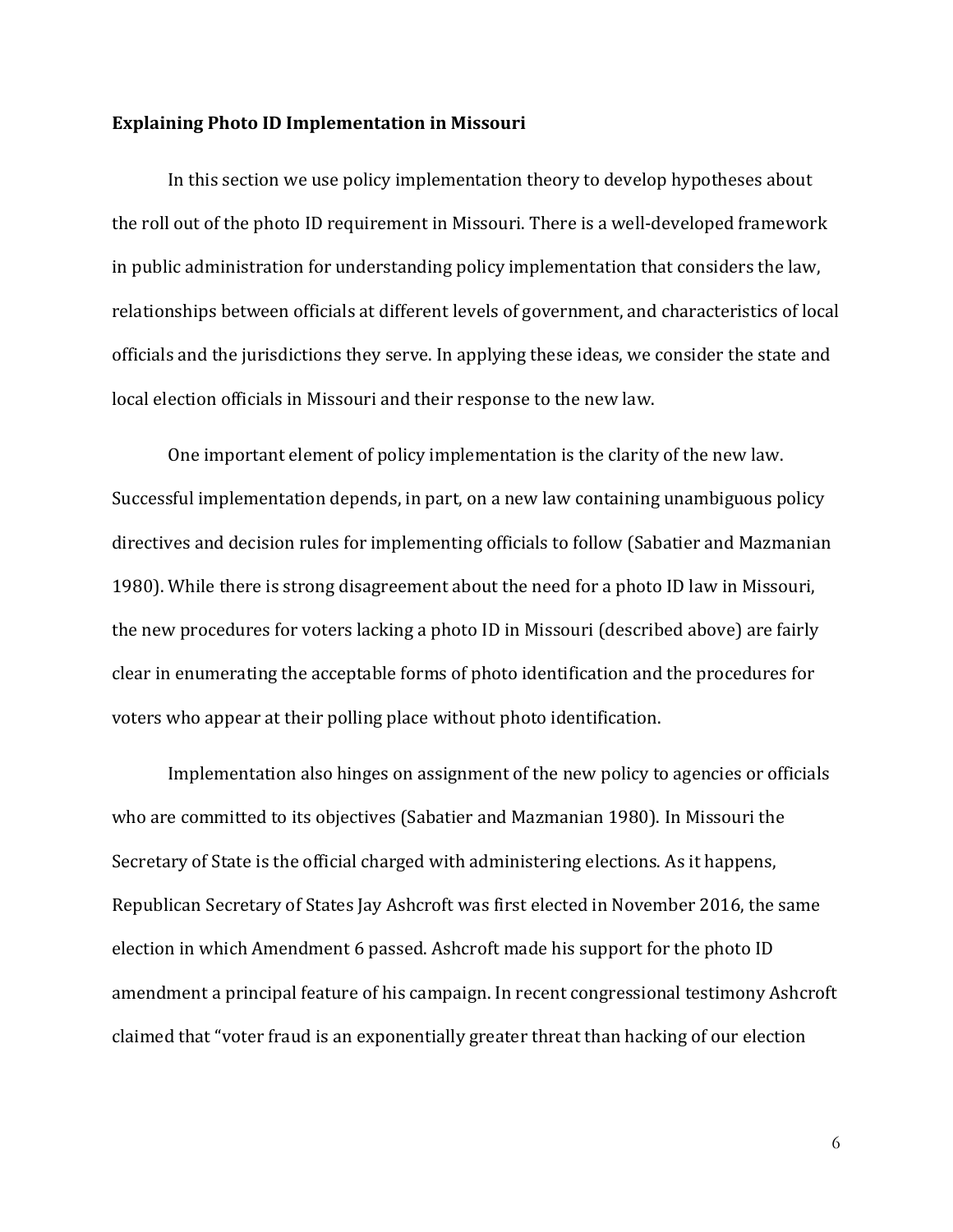equipment" (Wise 2018). It is fair to say that Secretary of State Ashcroft is highly committed to implementing the new photo ID law in Missouri.

Since passage of the photo ID requirement, Secretary of State Ashcroft led a public education effort to inform voters about the new requirement, including opportunities for state assistance in acquiring photo ID for voting [\(https://www.sos.mo.gov/showit2vote\)](https://www.sos.mo.gov/showit2vote). The implementing legislation in Missouri includes boilerplate language for voter identification statements that voters with acceptable non-photo identification must sign before casting a ballot. The Secretary of State's office produced special blue provisional ballot envelopes for local jurisdictions to use for voters who lack any identification (in contrast to yellow envelopes used for other types of provisional ballots). The Secretary of State's office also created forms for counties to use to report the number of non-photo provisional ballots cast in an election. It appears that local jurisdictions are using all of these documents.

Turning to the local level, the principal-agent problems associated with polling place voting are well known. It can be a challenge for election officials to train and monitor poll workers to ensure that voting laws are enforced uniformly and fairly (Montjoy and Slaton 2002; Alvarez and Hall 2006). Adopting a photo ID requirement creates another principalagent predicament for local election officials, since poll workers do not seem to enforce voter identification requirements uniformly (Cobb, Greiner and Quinn 2012; Atkeson et al. 2009; Atkeson et al. 2014). We believe that principal-agent theory also applies to the relationship between the Secretary of State and local election officials. Given extensive local variation and a history of local discretion in election administration in Missouri, it is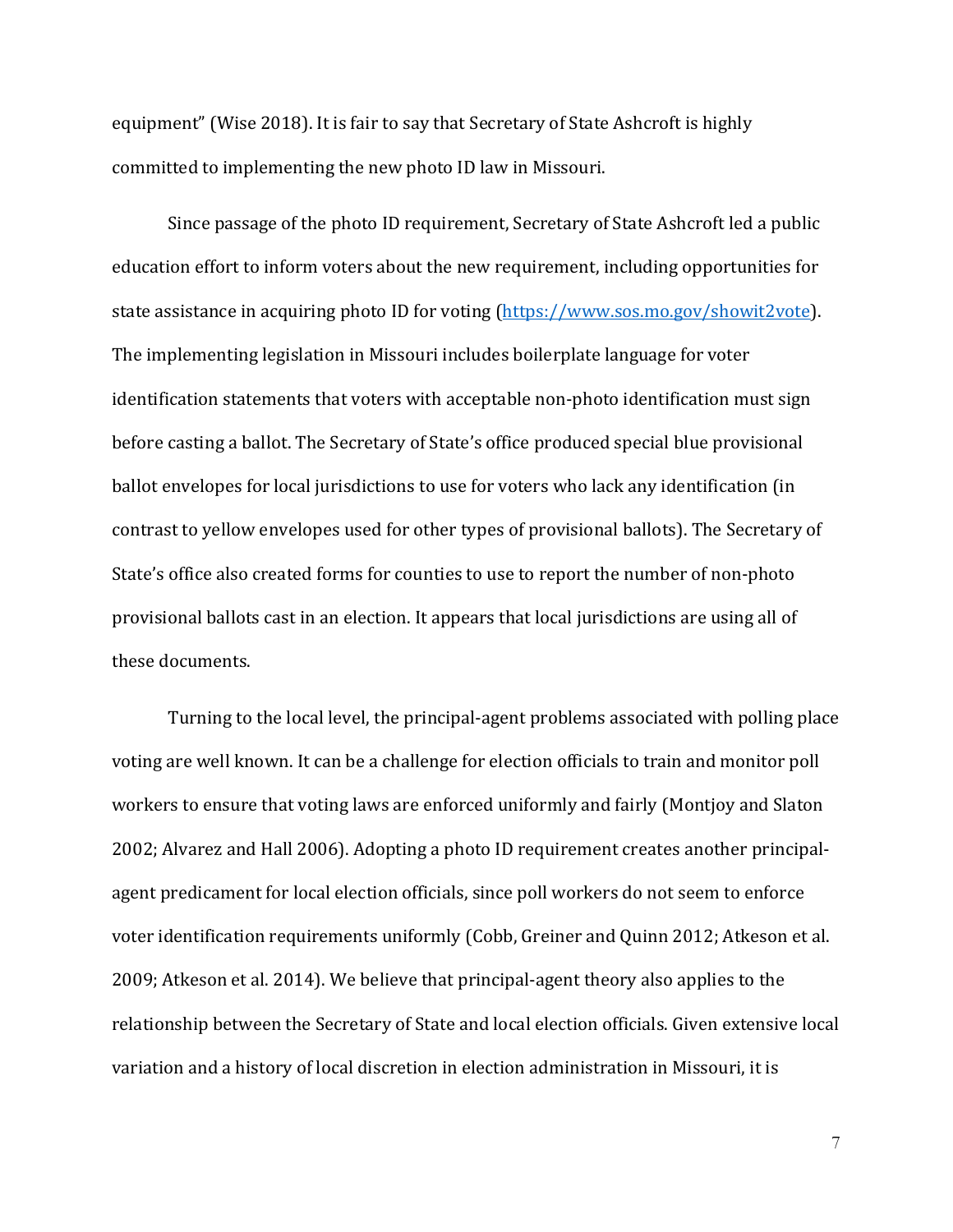possible that different counties will implement aspects of the new photo ID requirement in different ways.

Principal-agent theory and implementation theory suggest that agreement between principals and agents on the importance of the problem a new law addresses reduces resistance to implementation (Sabatier and Mazmanian 1980). Support for the goals of a new law may yield more enthusiastic local enforcement of the law (Moynihan and Silva 2008). Partisanship is a major source of disagreement over beliefs about the frequency of voter fraud and the need for voter ID requirements, and there is much stronger support for photo ID laws from Republicans than Democrats (Hicks et al. 2014; Stewart, Ansolabehere, and Persily 2016). Thus, we hypothesize that GOP county clerks in Missouri will more closely adhere to directives from the Secretary of State on the photo ID policy and more vigorously enforce the photo identification requirements than Democratic clerks.

The personal characteristics of local officials may also determine how they respond to new policies. One important characteristic is job experience. As local officials become more confident in their role and abilities, they may be less favorably disposed toward additional mandates from higher levels of government (Lipsky 1980; Moynihan and Silva 2008). Thus, we hypothesize that more experienced local election officials may prefer their prior polling place practices and be more resistant to new photo ID requirements than novice local officials.

Another important local factor is an administrator's organizational capacity, or ability to carry out its functions. The absence of administrative capacity or resources can produce implementation failures and fuel local opposition to policy innovations (Sabatier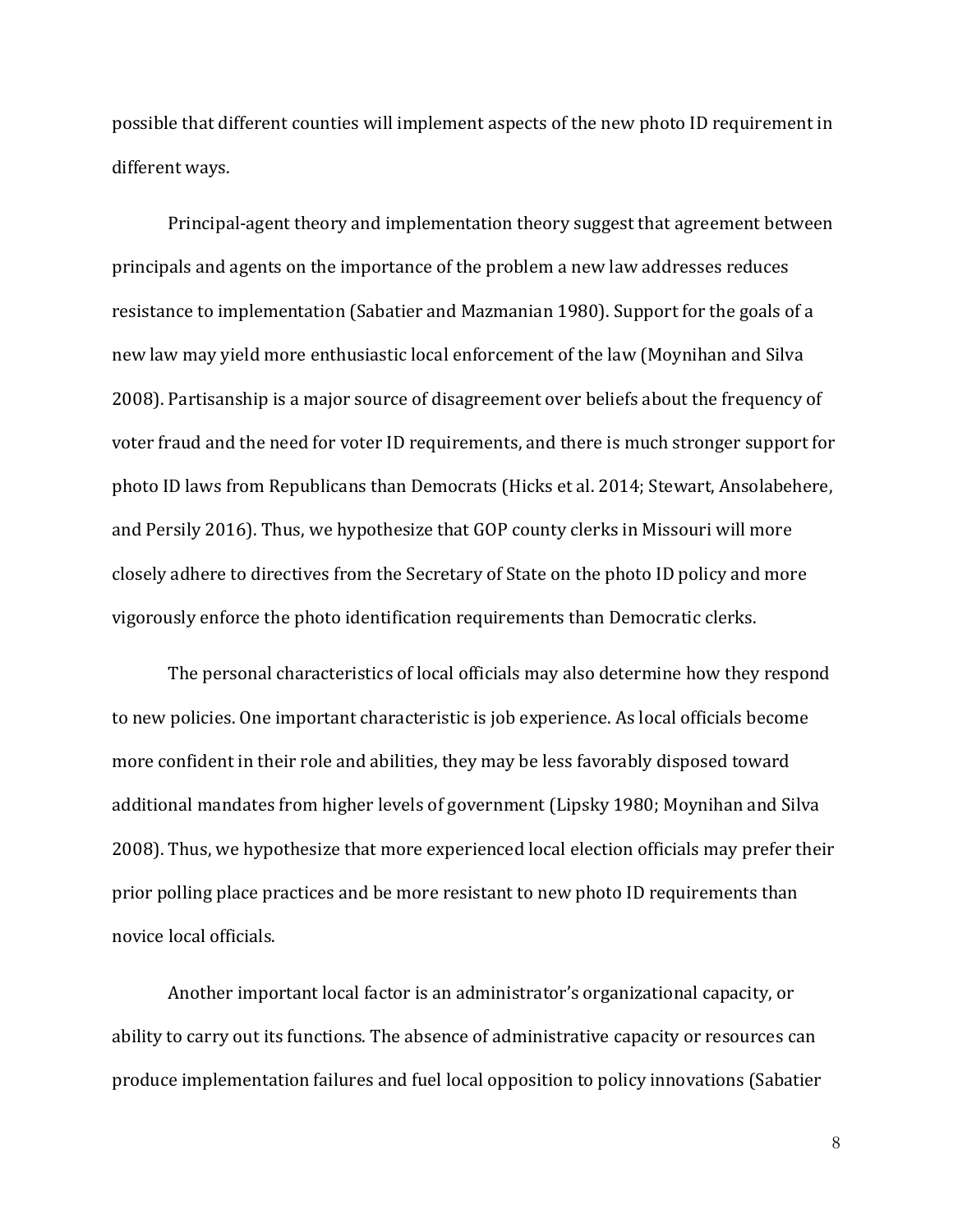and Mazmanian 1980), particularly in the election field (Moynihan and Silva 2008; Hale and Slaton 2008; Burden et al. 2012). Thus, local election officials concerned about resource or administrative shortages may have a less favorable view of enforcing new voter identification requirements. This concern may be strong in Missouri, where county clerks have many other responsibilities in addition to election administration.

Jurisdiction size may be an important related factor for implementation. On the one hand, densely populated urban jurisdictions have a disproportionate share of young, mobile and minority residents (Kimball and Baybeck 2013) and thus may serve a larger share of registered voters lacking a valid photo ID. On the other hand, the largest jurisdictions may have a more developed administrative capacity (particularly in staff and poll worker recruitment and training) to adapt to new voter identification requirements in a uniform fashion. Thus, we expect larger local jurisdictions in Missouri to process a higher share of voters via the non-photo procedures (voter statements or provisional ballots).

Finally, a lack of technology or a change in technology can influence the implementation of new policies (Sabatier and Mazmanian 1980). Local officials who have sunk costs in their current technology may resist policy changes that mandate new technology (Montjoy and O'Toole 1979). This may be especially important in election administration. Technology used for checking in voters deserves careful examination in the implementation of photo ID requirements for voters. As noted above, in Missouri many counties employed electronic poll books before passage of the photo ID requirement. Some jurisdictions programmed their electronic poll books to scan voter registration cards as a way to speed up the check-in process. As a result, voters and poll workers may have grown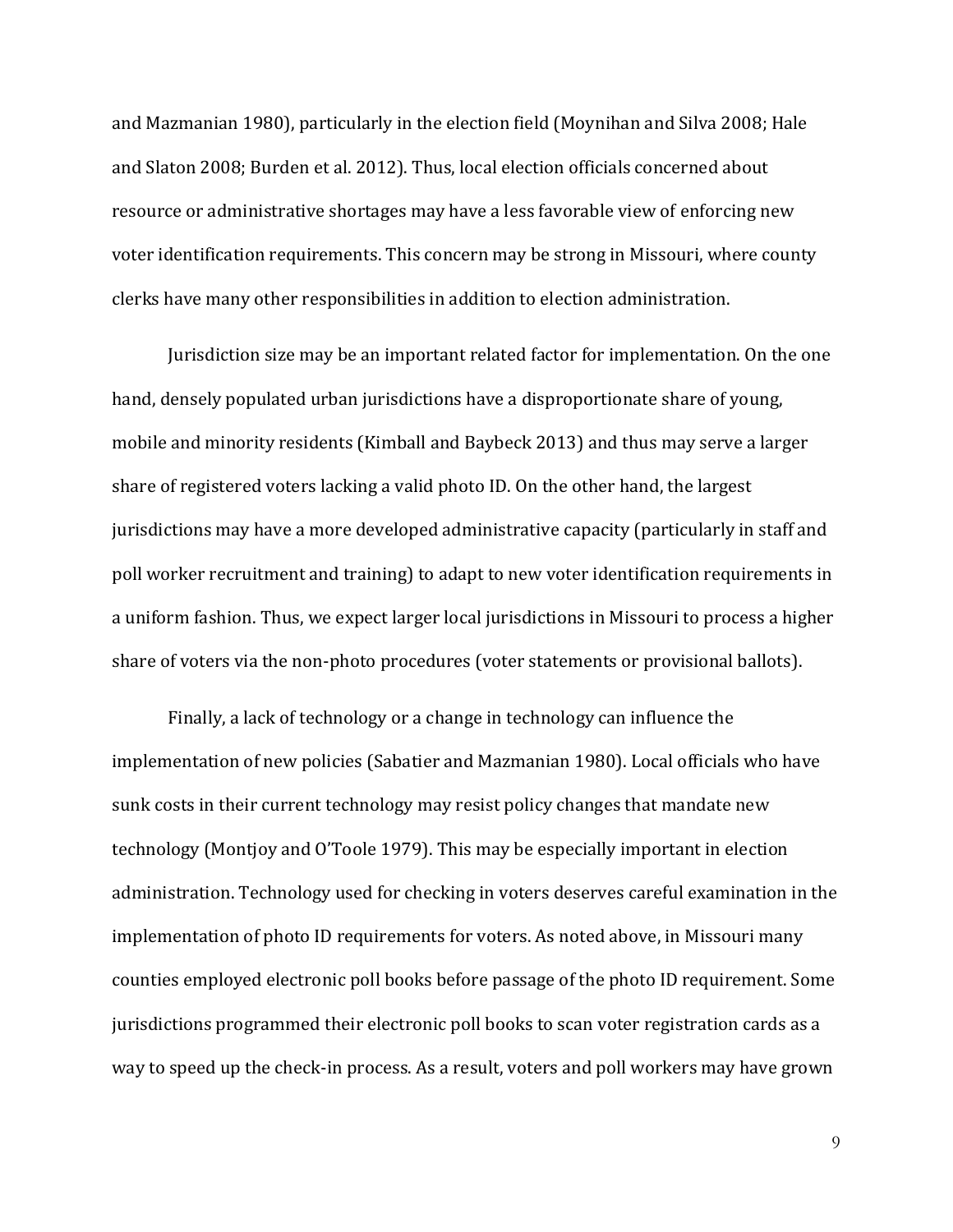accustomed to scanning registration cards. However, voter registration cards have no photograph and are not valid photo IDs under the new law in Missouri. Thus, checking in with a registration card should force the voter to sign the non-photo statement. The electronic poll books can be programmed so that the voter barely notices the extra layer of bureaucracy. Nevertheless, we hypothesize that counties with electronic poll books will process a higher share of non-photo "statement" voters than jurisdictions using paper poll books.

#### **Data and Methods**

 $\overline{\phantom{a}}$ 

To date, local jurisdictions in Missouri have held almost 200 elections since the photo ID requirement took effect on June 1, 2017. <sup>1</sup> A majority of these were municipal elections held in April of 2018, while the rest were mainly special elections to fill state or local offices or decide local ballot measures. These were relatively low turnout elections (the highest turnout was 42% of registered voters, while mean turnout was 14%). As a result, every jurisdiction in the state has administered at least one election with the photo ID requirement. We plan to conduct a survey of local officials on photo ID implementation after a major election (the statewide primary elections are in August of 2018 and the midterm elections are in November of 2018). In the meantime, we examine elections to date as a first test of implementation theory.

Critical questions associated with the implementation of photo ID laws are (1) how many voters lack a valid photo ID and (2) who are they? There is disagreement about the

<sup>1</sup> St. Louis County held a special election by mail for the Robinwood West Community Improvement District on June 13, 2018. Since mail ballots are not subject to the photo ID requirement we exclude this election from our analysis. We also excluded a November 2017 special election in Randolph County where nobody voted.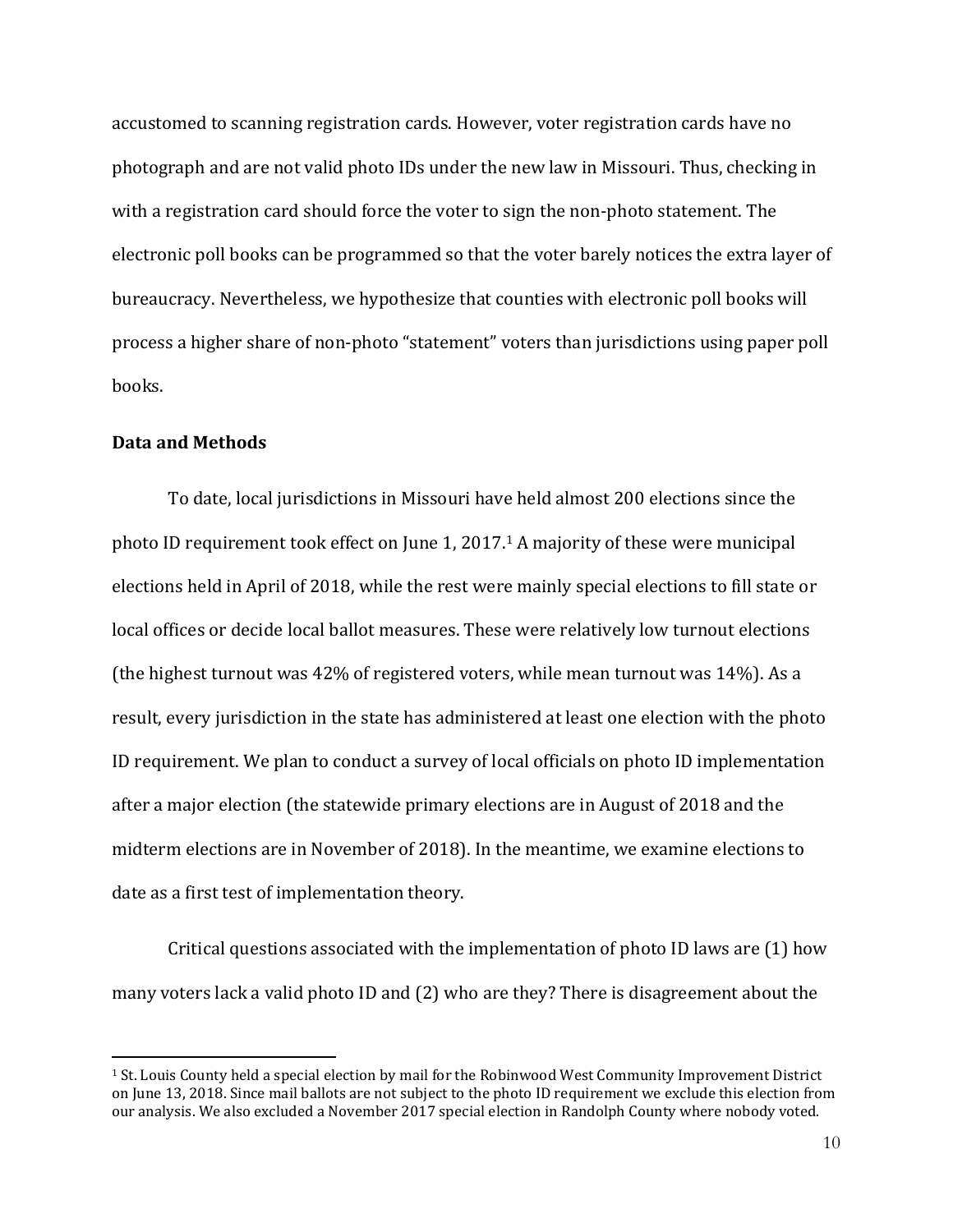impact of photo ID laws on voter turnout, particularly among racial and ethnic subgroups (Hajnal, Lajevardi and Nielson 2017; Grimmer et al. 2018; Burden 2018; Erikson and Minnite 2009), but several studies find that white voters are more likely to possess valid photo ID than non-white voters (Hopkins et al. 2017: 83). To obtain information about Missouri voters who lack photo ID, after each election we sent a public records request via email to the top county election official. Public records requests are governed by Missouri's Sunshine Law. We used the same language for each request, modifying sample language for a sunshine request provided by the Missouri Attorney General.<sup>2</sup> In each public records request we asked for the names and addresses of each registered voter who cast a provisional ballot or affidavit ballot without a photo ID in the election (a copy of our request is included in the appendix). We also gathered other information from each county, including the number of registered voters eligible to vote and the number of ballots cast in each election. Finally, we have had some communications with local officials by email and phone about photo ID implementation in Missouri.

### *Transparency*

 $\overline{\phantom{a}}$ 

One element of policy implementation is sharing information with the public about outputs of the new policy. Local officials do not respond uniformly to requests for public information (Costa 2017; White, Nathan, and Faller 2015). Since the photo ID requirement in the Show-Me-State is new, there is some disagreement about whether the forms completed by voters lacking photo identification are public records. A court ruling associated with a contested election in 2016 held that absentee ballot applications and

<sup>&</sup>lt;sup>2</sup> Sample language for a Missouri record request can be found at [https://ago.mo.gov/missouri-law/sunshine](https://ago.mo.gov/missouri-law/sunshine-law/sample-language-forms/records-request-form)[law/sample-language-forms/records-request-form.](https://ago.mo.gov/missouri-law/sunshine-law/sample-language-forms/records-request-form)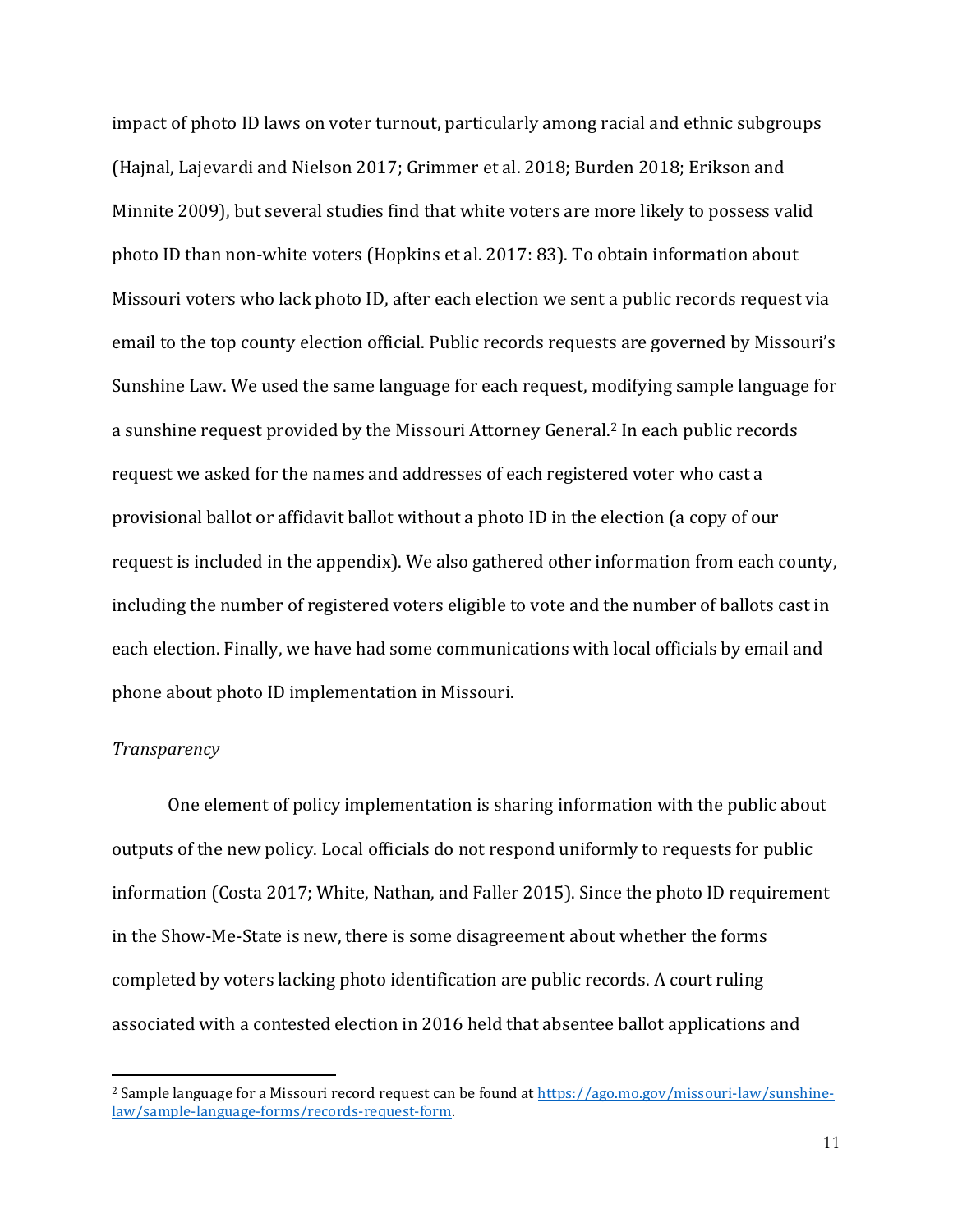absentee ballot envelopes are public records under Missouri's Sunshine Law (*Roland v. City of St. Louis Board of Election Commissioners*). However, no controlling legal authority has ruled whether the affidavit statements or provisional ballot forms completed by voters lacking a photo ID are public records. There has been discussion among local officials and the Secretary of State's office about how to respond to our records requests, and many local officials have communicated their uncertainty about whether they can fulfill our request. The Secretary of State has taken the position that provisional ballot envelopes and signed statements from voters lacking a photo ID are not public records, and has advised local officials to seal those records along with the ballots for 22 months after an election. Several counties used the same language and cited the same section of state law in denying our request for records on voters without valid photo ID. 3

In this environment of legal ambiguities, we received a range of responses to our sunshine requests for copies of provisional ballot envelopes and affidavits signed by voters who were without photo identification. Table 1 summarizes the local responses to our sunshine requests. Roughly half of the jurisdictions partially or fully complied with our public records requests. Approximately one-third denied our request, indicating that they had already sealed those records. To date, three counties have asked for payment before they send us the information. Of those election authorities who did respond, 38 percent denied our request, 18 percent partially complied, and 45 percent fully complied. To

 $\overline{a}$ 

<sup>3</sup> The relevant statute says that "voted ballots, ballot cards, processed ballot materials in electronic form and write-in forms …" are to be sealed after an election (RSMO 115.493). A state judge rejected efforts to apply this language to absentee ballot applications and absentee ballot envelopes (*Roland v. City of St. Louis Board of Election Commissioners*, 2016).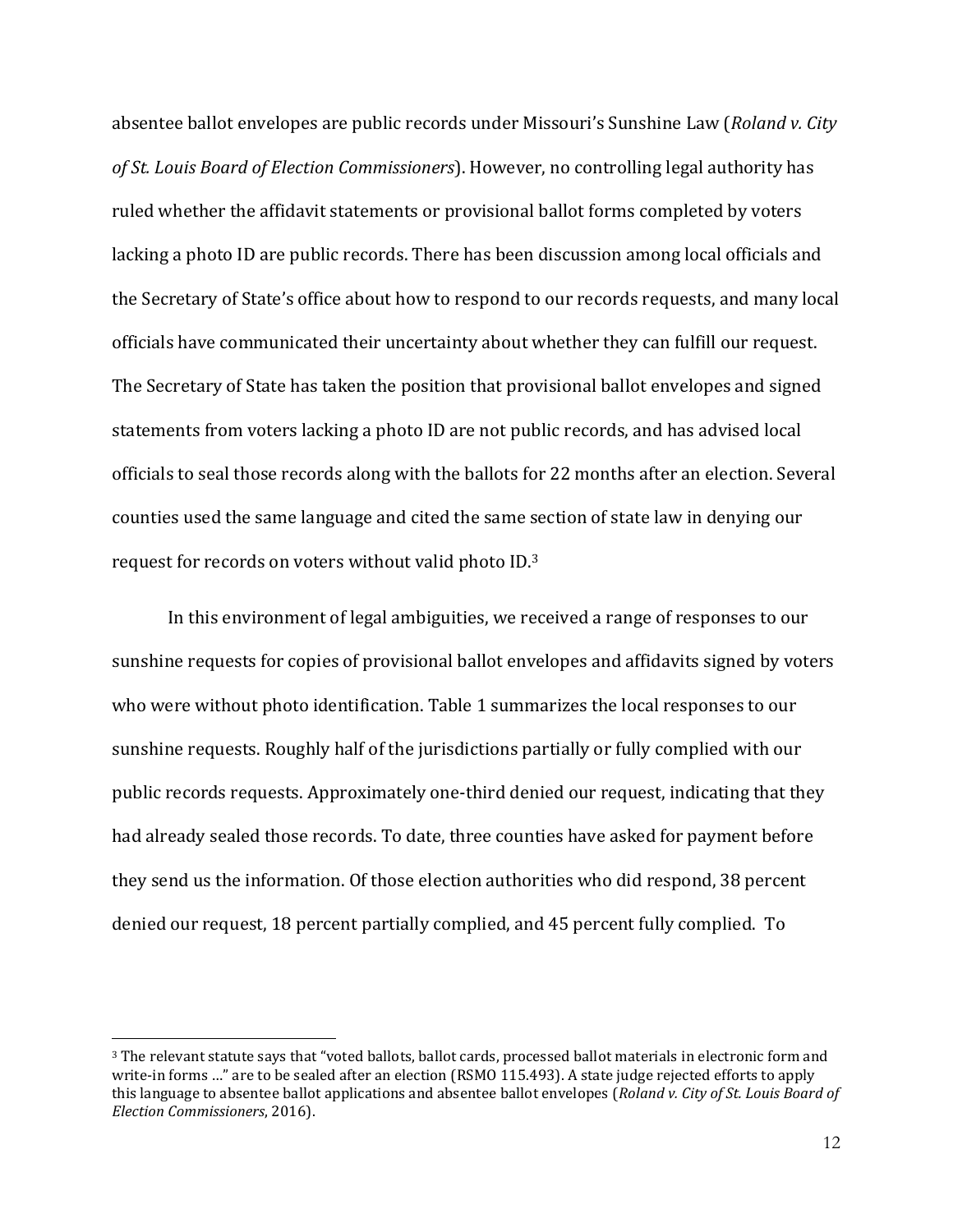simplify the analysis, below we combine the "no response" and "deny" categories into one group, as well as the "full" and "requested payment" categories.

| <b>Response</b>          | Percent | <b>Number</b> |
|--------------------------|---------|---------------|
| <b>No Response</b>       | 16%     | 31            |
| <b>Denied</b>            | 35%     | 69            |
| <b>Partial</b>           | 14%     | 28            |
| <b>Full</b>              | 34%     | 67            |
| <b>Requested Payment</b> | $2\%$   | 3             |

**Table 1: Responses to Photo ID Sunshine Requests in Missouri**

One of our hypotheses is that the party affiliation local election officials may have some bearing on implementation of the photo ID requirement. Thus, partisanship may help explain whether local officials follow the GOP Secretary of State's guidance on the sunshine status of forms completed by voters lacking a valid photo ID. Of the 198 elections held in Missouri under the new law, 53 were led by a Democratic election authority, 130 by a Republican authority, and 15 by a bipartisan elections board. Figure 2 summarizes the responses to our requests by party affiliation. There were some differences across party affiliation in the response to our sunshine requests for photo ID documents, though these differences are not statistically significant ( $p = .34$ ). Overall, 58 percent of requests to Democratic officials were met with at least a partial response, compared with 46 percent of requests to GOP officials.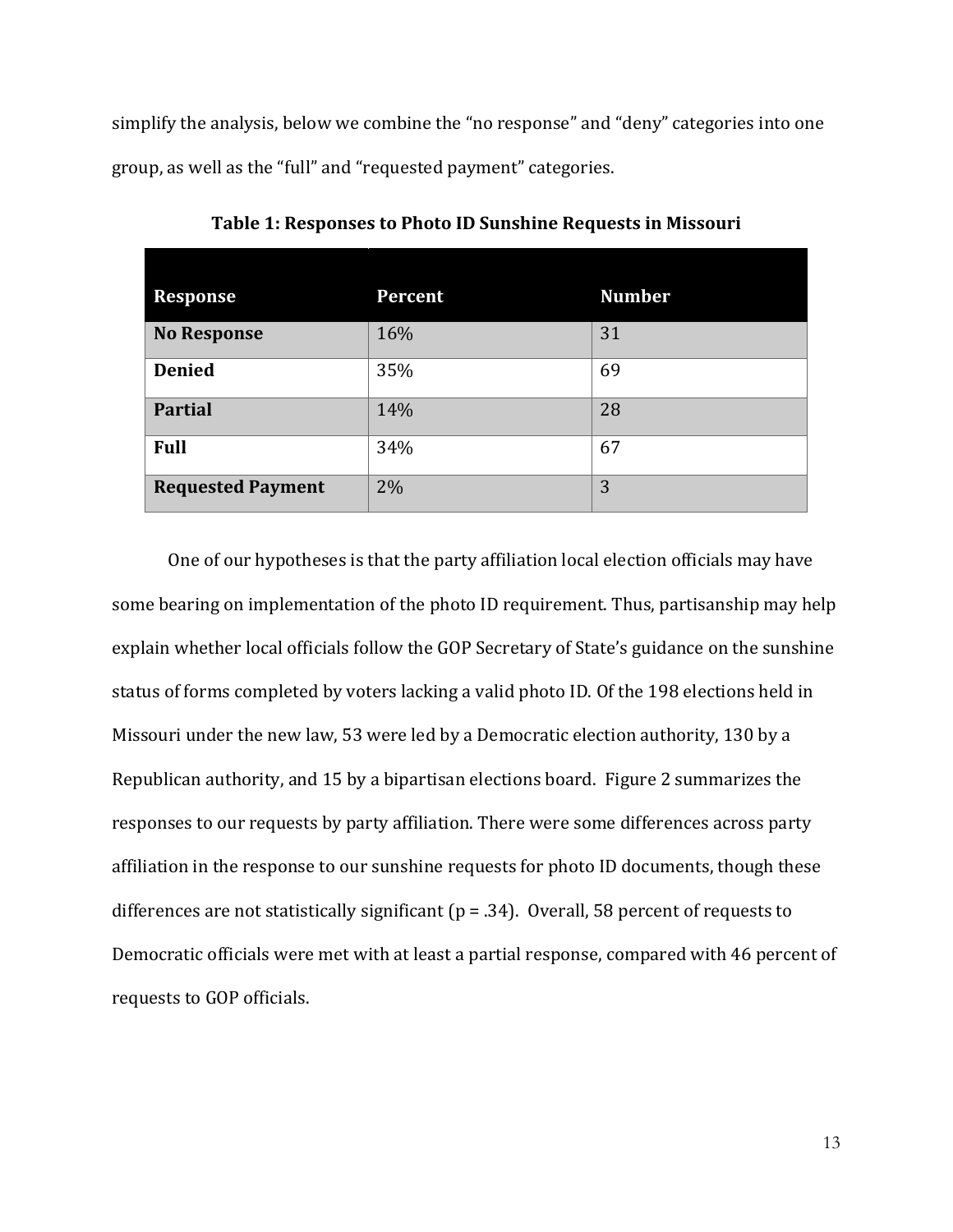

**Figure 2: Response by Party Affiliation of Election Authority**

We also examine responses to our requests by location. As Table 2 shows, local officials in rural jurisdictions were more likely than officials in metropolitan regions to respond positively to our requests ( $p = .02$ ). Rural counties tend to be small and, as we report below, had very few non-photo ID voters in local elections to date. The metropolitan jurisdictions are very large and had many more voters check in without photo identification. It may be much easier to respond to a public records request when there are few or no records to provide. Finally, the check in technology used in local jurisdictions is unrelated to the type of response we received.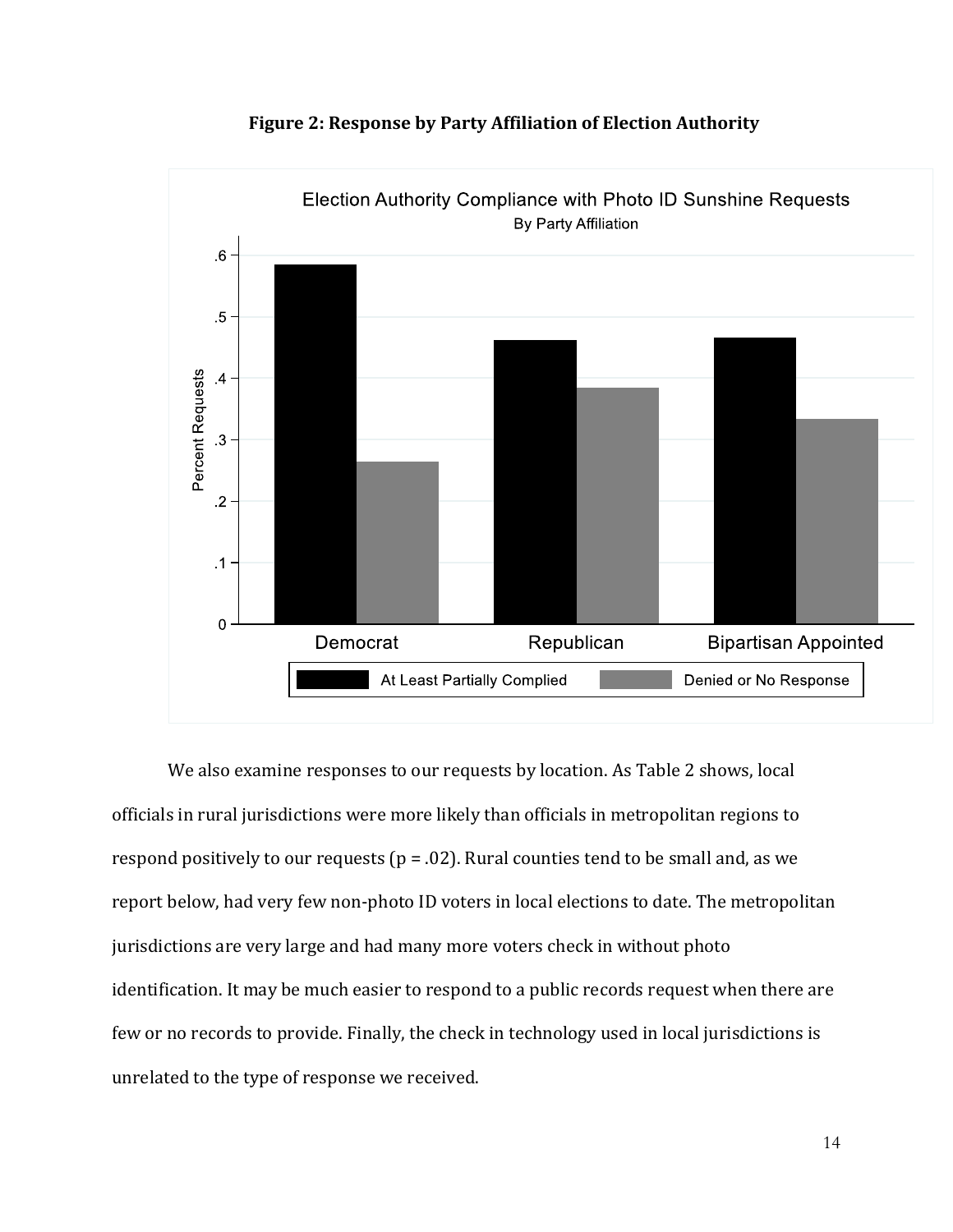| Response                     | <b>Rural LEO</b> | <b>Metro LEO</b> |
|------------------------------|------------------|------------------|
| <b>Denial or No Response</b> | 46%              | 65%              |
| <b>At Least Partial</b>      | 54%              | 35%              |

#### **Table 2: Sunshine Response by Jurisdiction Location**

#### *Non-Photo Voters*

The Secretary of State's office also collects data from each county on the number of non-photo statements and provisional ballots signed by voters in an election. They have shared those data with us. Based on the data we have collected from state and local officials we have complete voter totals for 130 elections held to date under the photo ID requirement in Missouri. In those elections 11,748 voters were recorded as lacking a valid photo ID (roughly 1.9% of ballots cast). The vast majority of the non-photo ballots (11,407) were cast by voters who signed an affidavit after showing non-photo identification, while the remaining (341) were provisional ballots cast by voters who lacked acceptable identification. Among the provisional ballots, 269 (79%) were counted, mostly because of a signature match.

The histogram in Figure 3 summarizes the share of voters checking in without valid photo identification in each of the Missouri elections where we have complete data. The distribution is highly skewed. In roughly one quarter of elections the local jurisdictions reported zero non-photo ID voters. However, in at least another quarter of jurisdictions more than 1 percent of voters appeared without a valid photo ID, and among the top decile more than 6 percent of voters checked in with valid photo identification.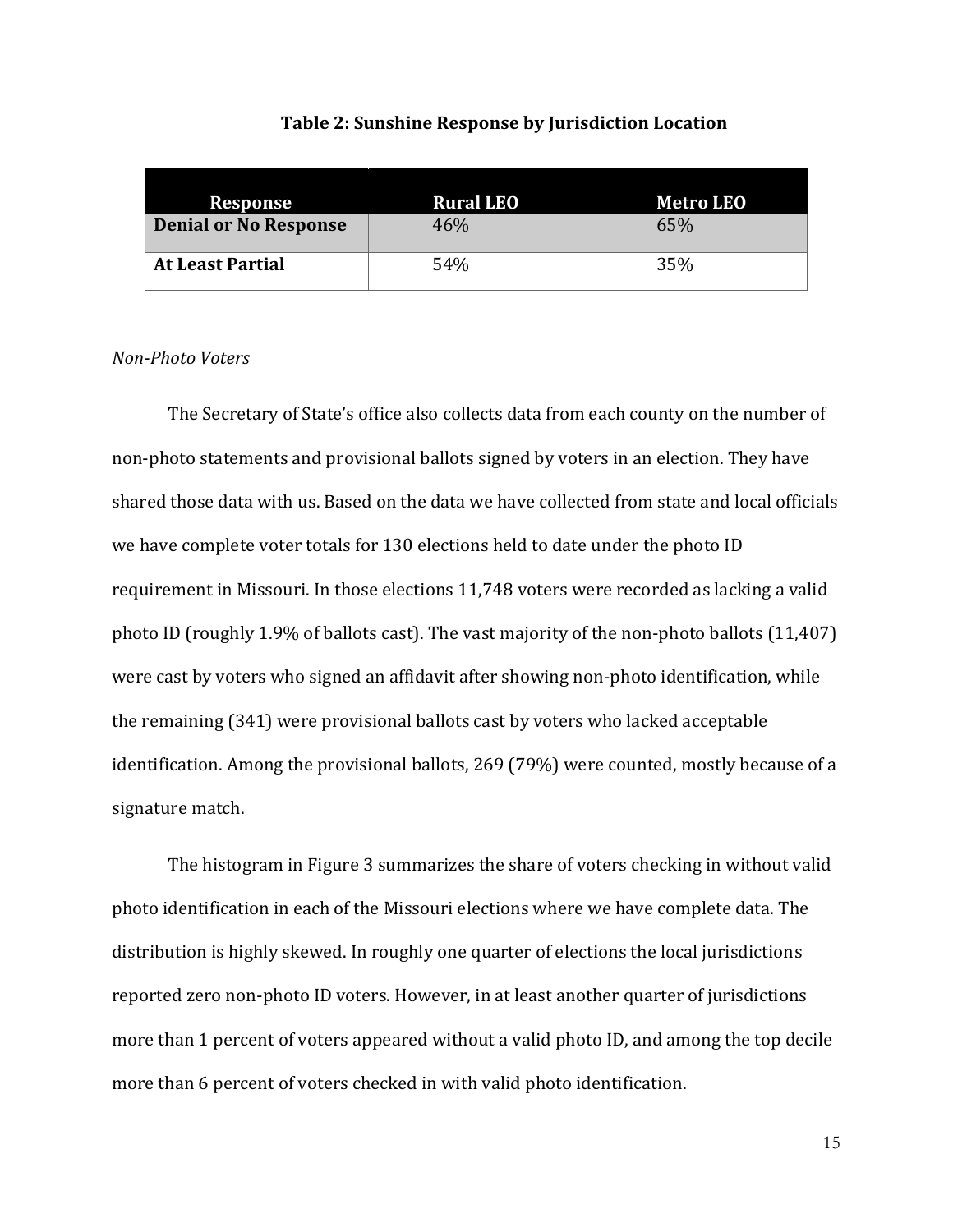

**Figure 3. Distribution of Non-Photo Ballots in Missouri Elections**

We next test some of the hypotheses described above in explaining local variation in the share of ballots cast by non-photo voters. Models estimates are summarized in Table 3. The most robust finding is that the share of non-photo voters is substantially higher (by 2 percentage points, on average) in jurisdictions using electronic poll books to check in voters. Below we describe conversations with two local officials in counties with unusually high rates of voters checking in without valid photo identification. In both cases the county clerk believes that the use of electronic poll books contributed to relatively high rates of non-photo ID voters. These incidents suggest that in some counties using electronic poll books the records may overstate the actual number of voters without acceptable photo identification.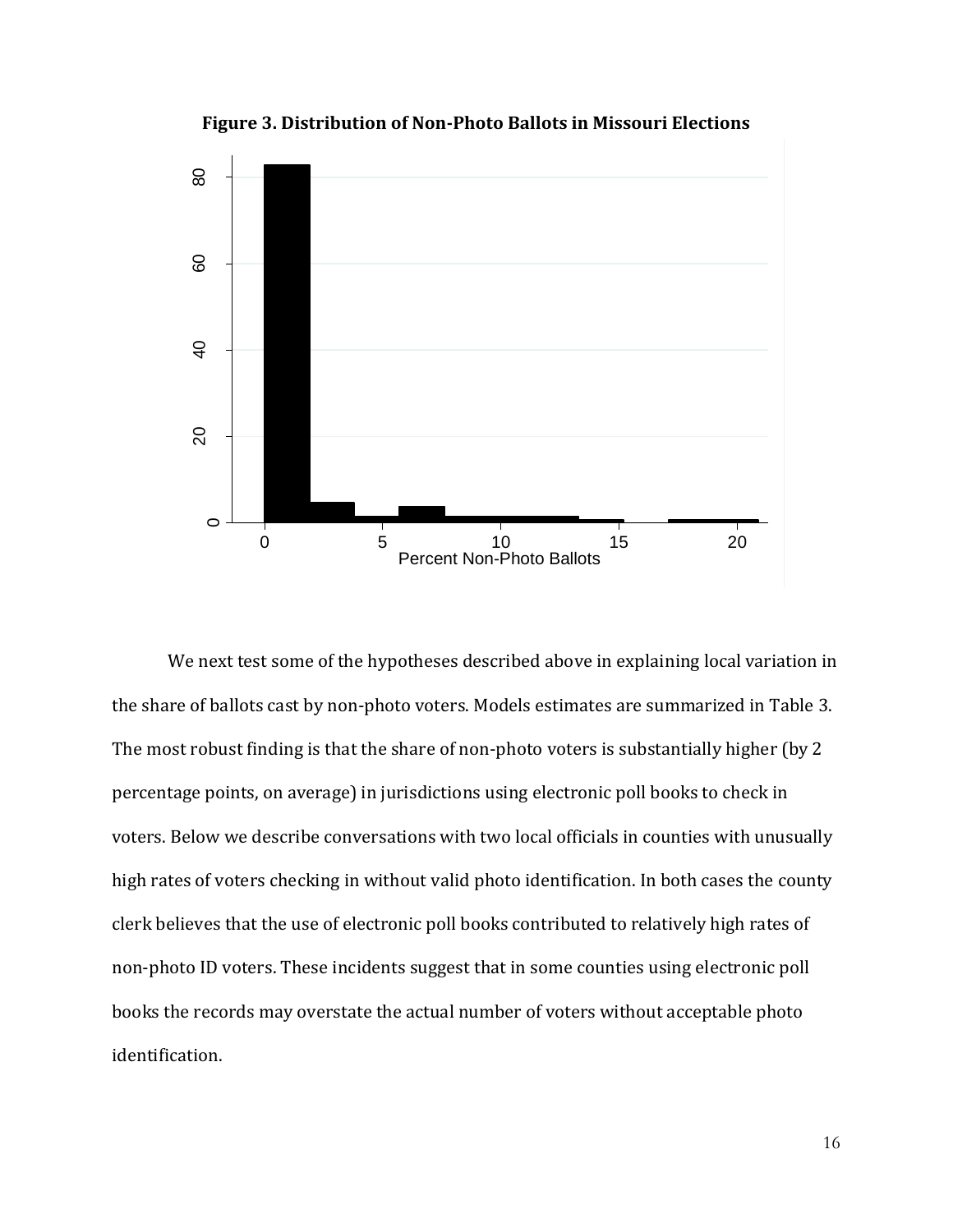As expected, we also find that larger jurisdictions tend to produce higher rates of voters without photo identification, although the relationship falls short of statistical significance. We also find a weak but positive correlation between turnout (as a percent of registered voters) and non-photo ballots (r=.14). We find no significant difference between Republican and Democratic county clerks. However, after controlling for jurisdiction size and electronic poll books, jurisdictions with elected clerks tend to have higher rates of nonphoto voting that the four urban jurisdictions with bipartisan election management.

| <b>Independent Variable</b> | coef.<br>(s.e.) |
|-----------------------------|-----------------|
| Electronic poll book        | $2.0^*$         |
|                             | (0.9)           |
| Republican clerk            | $2.5^*$         |
|                             | (0.8)           |
| Democratic clerk            | 2.1             |
|                             | (1.3)           |
| Ballots cast (thousands)    | 0.02            |
|                             | (0.01)          |
| Constant                    | $-1.9$          |
|                             | (1.2)           |
| N                           | 128             |
| R2                          | .10             |

**Table 3. Predictors of the Share of Non-Photo ID Voters in Missouri Elections**

\* *p* < .05, two-tailed. Cell entries are OLS coefficients (standard errors in parentheses). The dependent variable is the percent of ballots cast by voters with non-photo ID.

### *Implementation Irregularities*

After the electronic sunshine requests were sent to election authorities for the April

municipal elections, we talked with at least two election authorities who explained some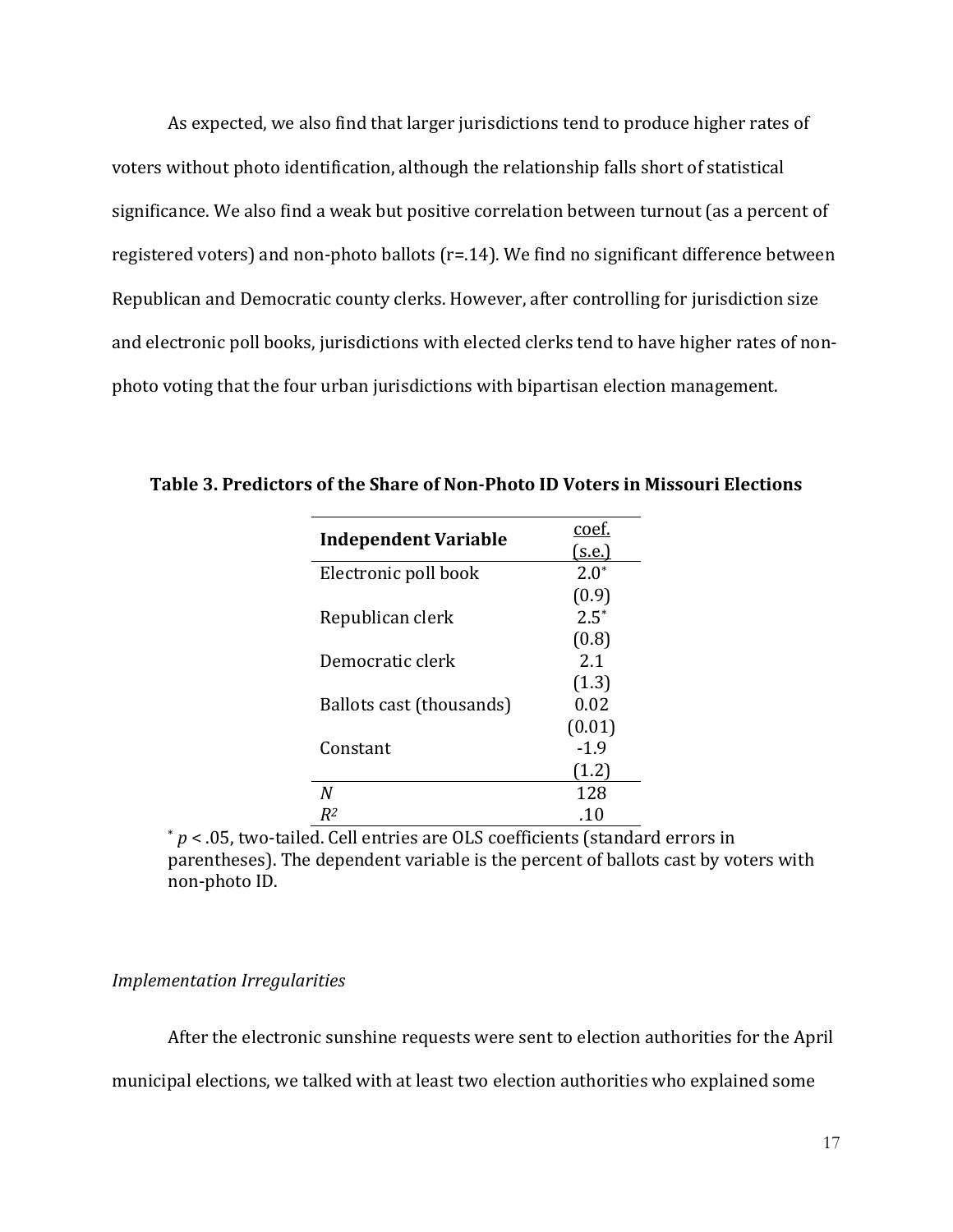problems with implementation; one election authority actually called the lead author to explain her county's implementation issues. Based on these two preliminary (yet extensive) conversations, it appears that challenges with implementation may fall primarily into two general buckets: 1) technology, and 2) poll worker training.

In one mid-sized, non-urban county, the local election authority was reticent to send us the copies of the signed affidavits for the April municipal election, because as she stated, "[a]fter speaking with some of the Election Judges after the April 3rd election, I feel strongly these numbers … are skewed, and we will have a true depiction of the number of voters without a photo ID in the upcoming August and November elections [sic]" (Personal and email communication, May 30, 2018). This county clerk also stated that election judges had been trained "extensively" before the April 3 election, which was the first election held in that county since the new photo ID law had been passed. Even with this training, the county clerk explained that,

some election judges did not understand that they could not use the voter's *voter identification card* to scan [into] the [electronic] poll pad after seeing the voter's photo ID. And even though every registered voter was sent information from our office regarding the new photo voter ID law… it was routine for the voters to have their *voter identification card* out and ready for the judges to scan [italics original] (Personal communication May 30, 2018).

In other words, if voters presented poll workers with both their voter ID card and their photo ID, some poll workers would scan the voter identification card and not the ID, which automatically prompted the voter affidavit to be brought up onto the screen of their electronic poll pad. Poll workers would then turn the poll pad around and ask voters to sign, regardless of whether that person had a photo ID. The county clerk seemed almost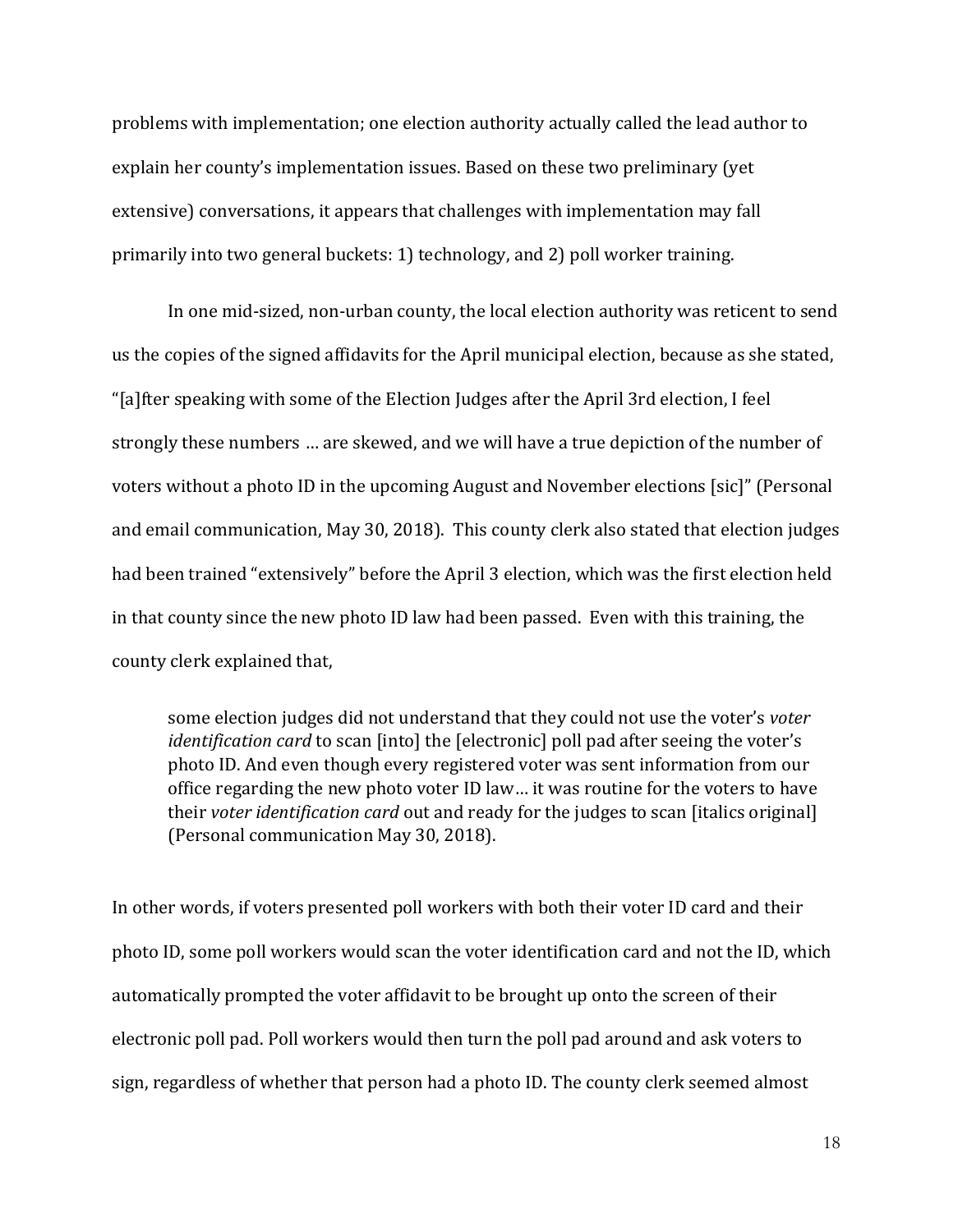embarrassed that these mistakes had occurred, and she explained that her office is committed to additional poll worker trainings before both the upcoming August and November elections.

A second county clerk in a smaller, more rural county talked about similar implementation issues when he was called as a follow-up to our sunshine request. This county clerk was also hesitant to share affidavit information because he said it would be an "inaccurate" measure of how many voters came to the poll without the proper photo ID. He indicated that most voters came to polls with both a photo ID and their voter ID card, however the bar code on many drivers' licenses did not scan as easily into the electronic poll pad. Therefore, many poll workers would scan the voter ID card when the photo ID failed to scan, and still other poll workers chose to scan the voter ID card by default, even when a voter presented a photo ID. Thus, many voters signed affidavits even though they had a photo ID with them; in fact the county clerk believes that "almost all" voters who signed affidavits did have some form of photo ID (Personal communication, June 27, 2018).

In these cases and perhaps others, poll workers seem to fall back on habitual practices of scanning voter ID cards instead of the voter's photo ID, and voters also seem to be in the habit of presenting their voter ID cards to poll workers for this scan. In addition, the technology employed by some counties in administering an electronic poll pad seems to lack (until recently) a way to distinguish voters who sign an affidavit and whom also possess a photo ID. These initial conversations with election authorities indicate that there are still some bugs to work out from both a technological and a poll worker training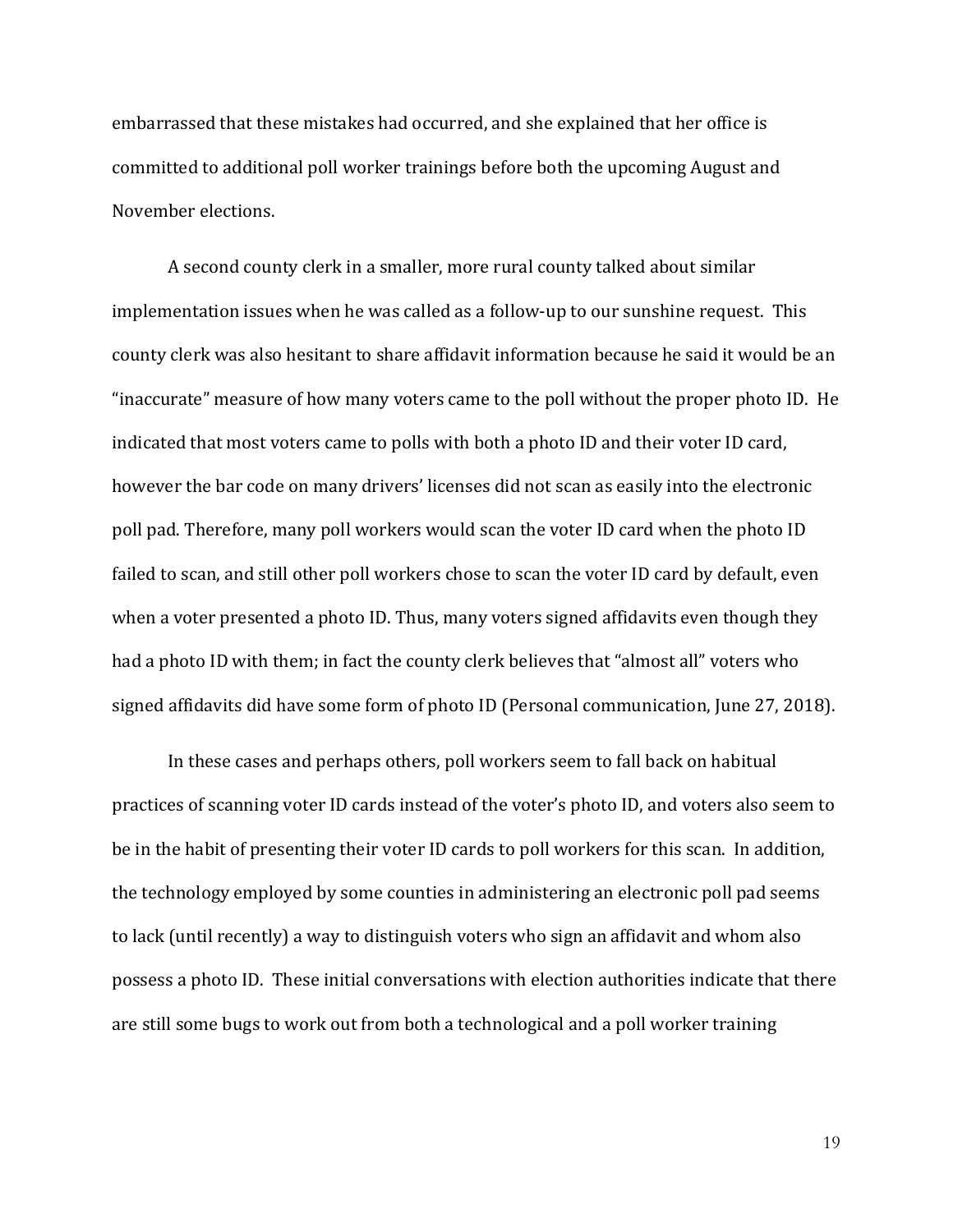perspective to ensure that the new photo ID law is accurately and consistently applied across all Missouri jurisdictions in future elections.

### **Conclusion**

The photo ID requirement is still a relatively new policy in Missouri. So far, the new requirement has only been enforced in low turnout local elections. The primary and midterm elections in 2018 will have more voters, placing added stress on polling place operations. Thus, we should be cautious about extrapolating from our observations of photo ID implementation to bigger elections.

Nevertheless, local elections in Missouri indicate that poll worker behavior and the use of check-in technology deserve careful scrutiny when implementing photo ID laws. In particular, the way electronic poll books are used to sign in voters may determine how many voters are flagged as lacking valid photo identification, and may overstate the number of voters without photo ID. It is fortunate that small-scale local elections have provided the first run for new photo ID requirements in Missouri to help work out the kinks before a major election takes place.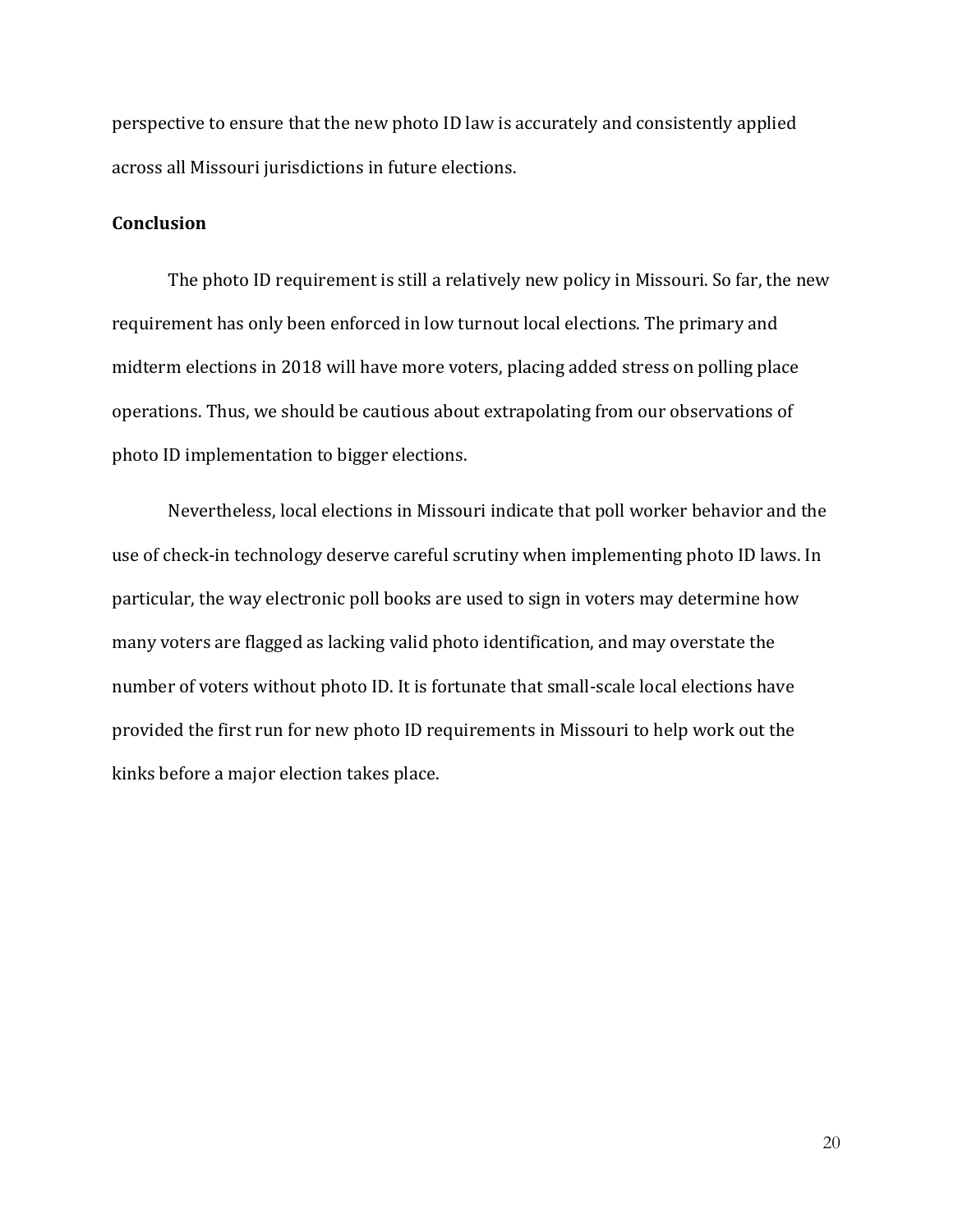## **References**

Alvarez, R. Michael, and Thad E. Hall. 2005. "Rational and Pluralistic Approaches to HAVA Implementation: The Cases of Georgia and California." *Publius* 35:559-577.

Alvarez, R. Michael, and Thad E. Hall. 2006. "Controlling Democracy: The Principal-Agent Problems in Election Administration." *Policy Studies Journal* 34:491-510.

Atkeson, Lonna Rae, Lisa Ann Bryant, Thad E. Hall, Kyle Saunders, and Michael Alvarez. 2009. "A New Barrier to Participation: Heterogeneous Application of Voter Identification Policies." *Electoral Studies* 29:66-73.

Atkeson, Lonna Rae, Yann Kerevel, R. Michael Alvarez, and Thad E. Hall. 2014. "Who Asks for Voter ID? Explaining Poll Worker Discretion." *Journal of Politics* 76:944-957.

Bentele, Keith G., and Erin E. O'Brien. 2013. "Jim Crow 2.0? Why States Consider and Adopt Restrictive Voter Access Policies." *Perspectives on Politics* 11:1088-1116.

Biggers, Daniel R., and Michael J. Hanmer. 2017. "Understanding the Adoption of Voter Identification Laws in the American States." *American Politics Research* 45:560-588.

Burden, Barry C. 2018. "Disagreement over ID Requirements and Minority Voter Turnout." *Journal of Politics* 80:1060-1063.

Burden, Barry C., David T. Canon, Kenneth R. Mayer, and Donald P. Moynihan. 2012. "The Effect of Administrative Burden on Bureaucratic Perception of Policies: Evidence from Election Administration." *Public Administration Review* 72:741-751.

Cobb, Rachael V., D. James Greiner, and Kevin M. Quinn. 2012. "Can Voter ID Laws Be Administered in a Race-Neutral Manner? Evidence from the City of Boston in 2008." *Quarterly Journal of Political Science* 7:1-33.

Costa, Mia. 2017. "How Responsive are Political Elites? A Meta-Analysis of Experiments on Public Officials." *Journal of Experimental Political Science* 4:241-254.

U.S. Election Assistance Commission (EAC). 2017. *2016 Election Administration and Voting Survey*. Washington, DC.

Erikson, Robert S., and Lorraine Minnite. 2009. "Modeling Problems in the Voter Identification – Voter Turnout Debate." *Election Law Journal* 8:85.

U.S. Government Accountability Office (GAO). 2007. *Elections: All Levels of Government Are Needed to Address Electronic Voting System Challenges*. GAO 07-741T. Washington, DC.

Grimmer, Justin, Eitan Hersh, Marc Meredith, Jonathan Mummolo, and Clayton Nall. 2018. "Obstacles to Estimating Voter ID Laws' Effect on Turnout." *Journal of Politics* 80:1045- 1051.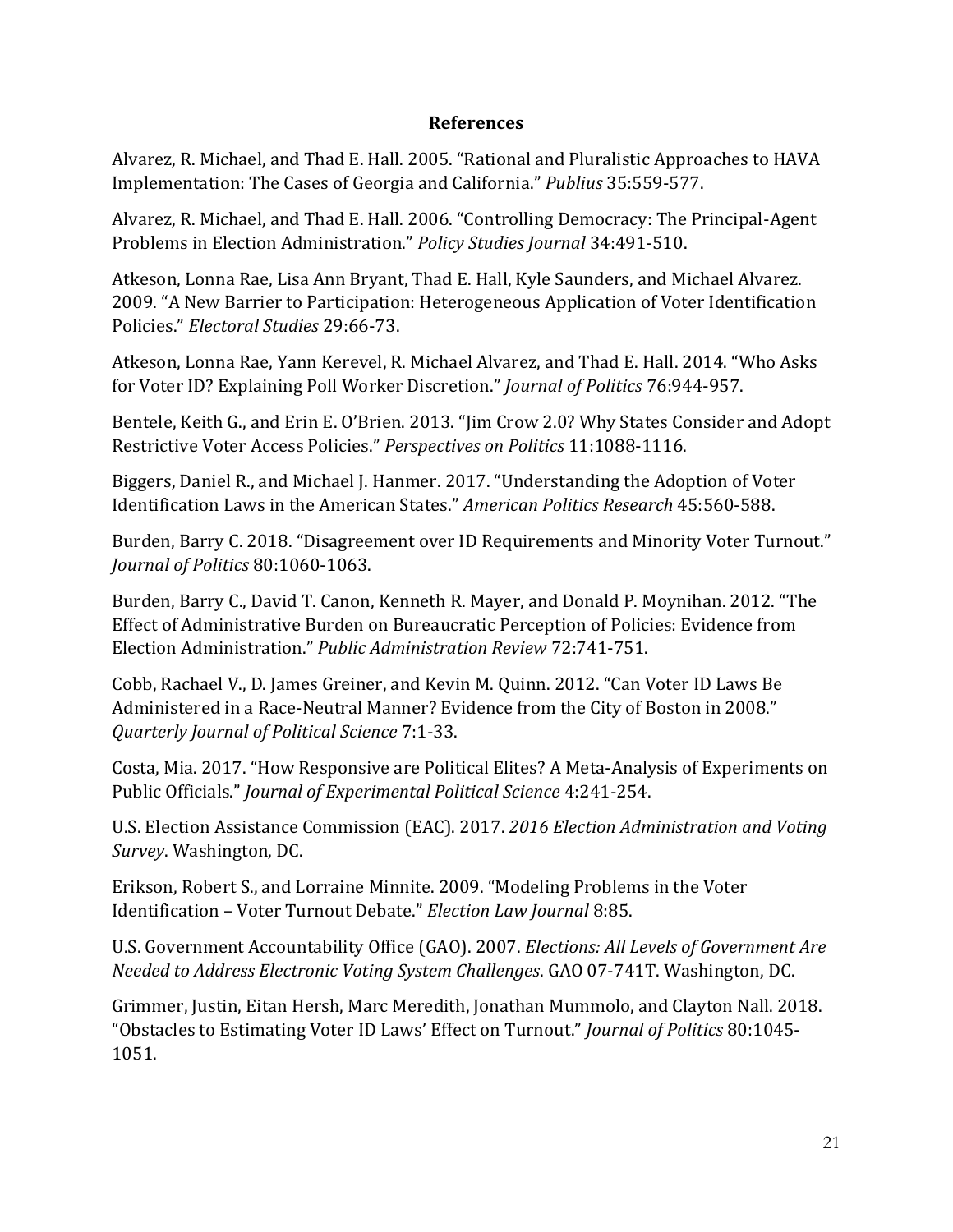Hajnal, Zoltan, Nazita Lajevardi, and Lindsay Nielson. 2017. "Voter Identification Laws and the Suppression of Minority Votes." *Journal of Politics* 79:363-379.

Hale, Kathleen, and Ramona McNeal. 2010. "Election Administration Reform and State Choice: Voter Identification Requirements and HAVA." *Policy Studies Journal* 38:281-302.

Hale, Kathleen, Robert Montjoy, and Mitchell Brown. 2015. *Administering Elections: How American Elections Work.* New York: Palgrave Macmillan.

Hale, Kathleen, and Christa Daryl Slaton. 2008. "Building Capacity in Election Administration: Local Responses to Complexity and Interdependence." *Public Administration Review* 68:839-849.

Hasen, Richard L. 2012. *The Voting Wars*. New Haven, CT: Yale University Press.

Hicks, W. D., McKee, S. C., Sellers, M. D., & Smith, D. A. 2014. A Principle or a Strategy? Voter Identification Laws and Partisan Competition in the American States. *Political Research Quarterly* 1-16.

Hopkins, Daniel J., Marc Meredith, Michael Morse, Sarah Smith, and Jesse Yoder. 2017. "Voting but for the Law: Evidence From Virginia on Photo Identification Requirements." *Journal of Empirical Legal Studies* 14:79-128.

Kimball, David C., and Brady Baybeck. 2013. "Are all Jurisdictions Equal? Size Disparity in Election Administration." *Election Law Journal* 12:130-145.

Kropf, Martha. 2005. "Dogs and Dead People: Incremental Election Reform in Missouri." In *Election Reform: Politics and Policy*, eds. Daniel J. Palazzolo and James W. Ceaser. Lanham, MD: Lexington Books.

Lipsky, Michael. 1980. *Street-Level Bureaucracy*. New York: Russell Sage Foundation.

McKee, Seth C. 2015. "Politics is Local: State Legislator Voting on Restrictive Voter Identification Legislation." *Research and Politics* 1-7.

Minnite, Lorraine C. 2010. *The Myth of Voter Fraud*. Ithaca: Cornell University Press.

Montjoy, Robert, and Lawrence J. O'Toole. 1979. "Toward a Theory of Policy Implementation: An Organizational Perspective." *Public Administration Review* 39:465-476.

Montjoy, Robert, and Christa Daryl Slaton. 2002. "Interdependence and Ethic in Election Systems: The Case of the Butterfly Ballot." *Public Integrity* 4:195-210.

Moynihan, Donald P., and Carol L. Silva. 2008. "The Administrators of Democracy: A Research Note on Local Election Officials." *Public Administration Review* 68:816-827.

Pitts, Michael J. 2015. "Empirically Measuring the Impact of Photo ID Over Time and Its Impact on Women." *Indiana Law Review* 48:605-630.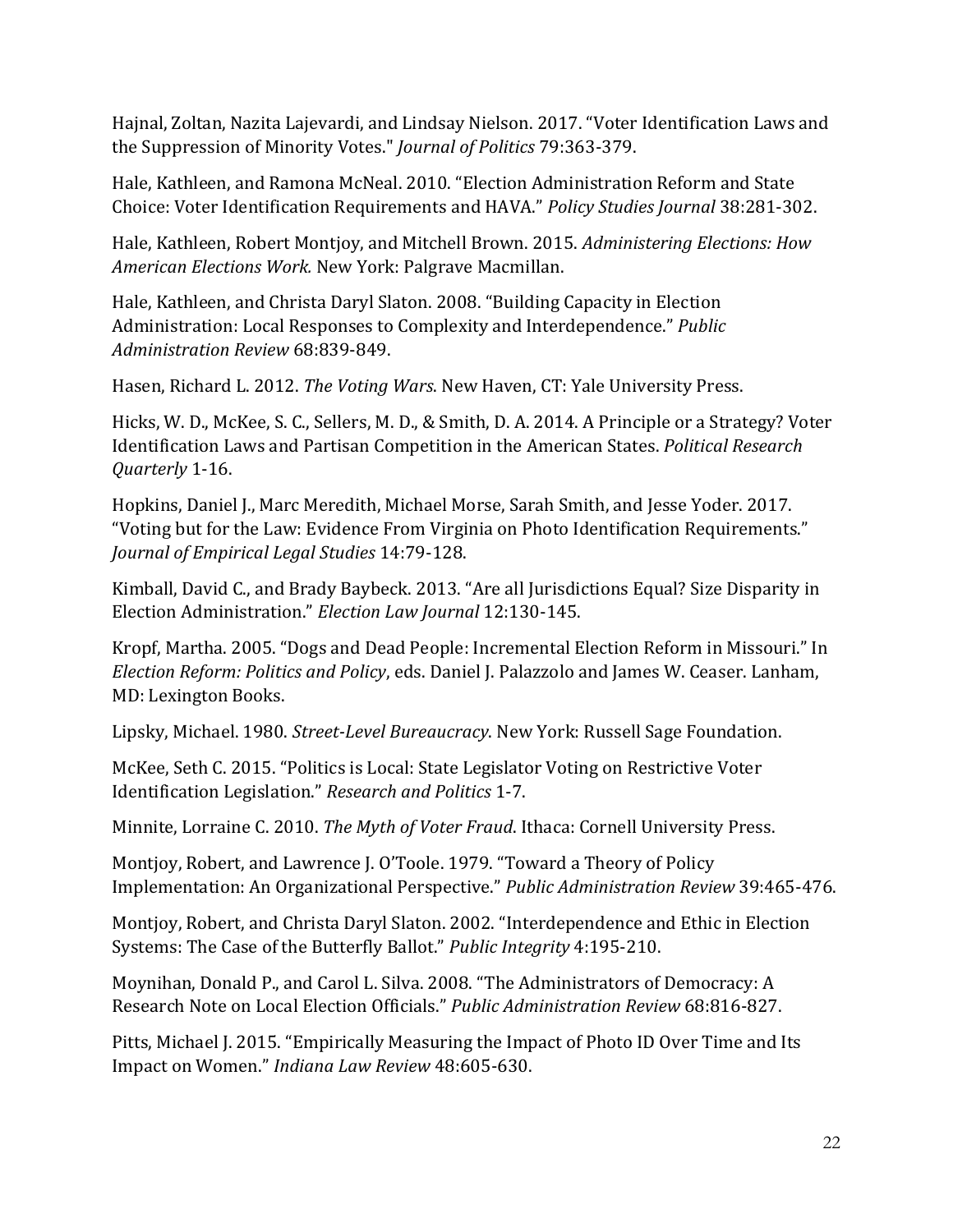Rocha, Rene R., and Tetsuya Matsubayashi. 2014. "The Politics of Race and Voter ID Laws in the States: The Return of Jim Crow?" *Political Research Quarterly* 67:666-679.

Sabatier, Paul, and Daniel Mazmanian. 1980. "The Implementation of Public Policy: A Framework of Analysis." *Policy Studies Journal* 8:538-560.

Stewart, Charles III, Stephen Ansolabehere, and Nathaniel Persily. 2016. "Revisiting Public Opinion on Voter Identification and Voter Fraud in an Era of Increasing Partisan Polarization." *Stanford Law Review* 68:1455-1489.

White, Ariel R., Noah L. Nathan, and Julie K. Faller. 2015. "What Do I Need to Vote? Bureaucratic Discretion and Discrimination by Local Election Officials." *American Political Science Review* 109:129-142.

Wise, Lindsay. 2018. "Voter fraud much greater threat than election hacking, Missouri's Jay Ashcroft says." Kansas City Star, June 20 ([https://www.kansascity.com/news/politics](https://www.kansascity.com/news/politics-government/article213550254.html)[government/article213550254.html\)](https://www.kansascity.com/news/politics-government/article213550254.html).